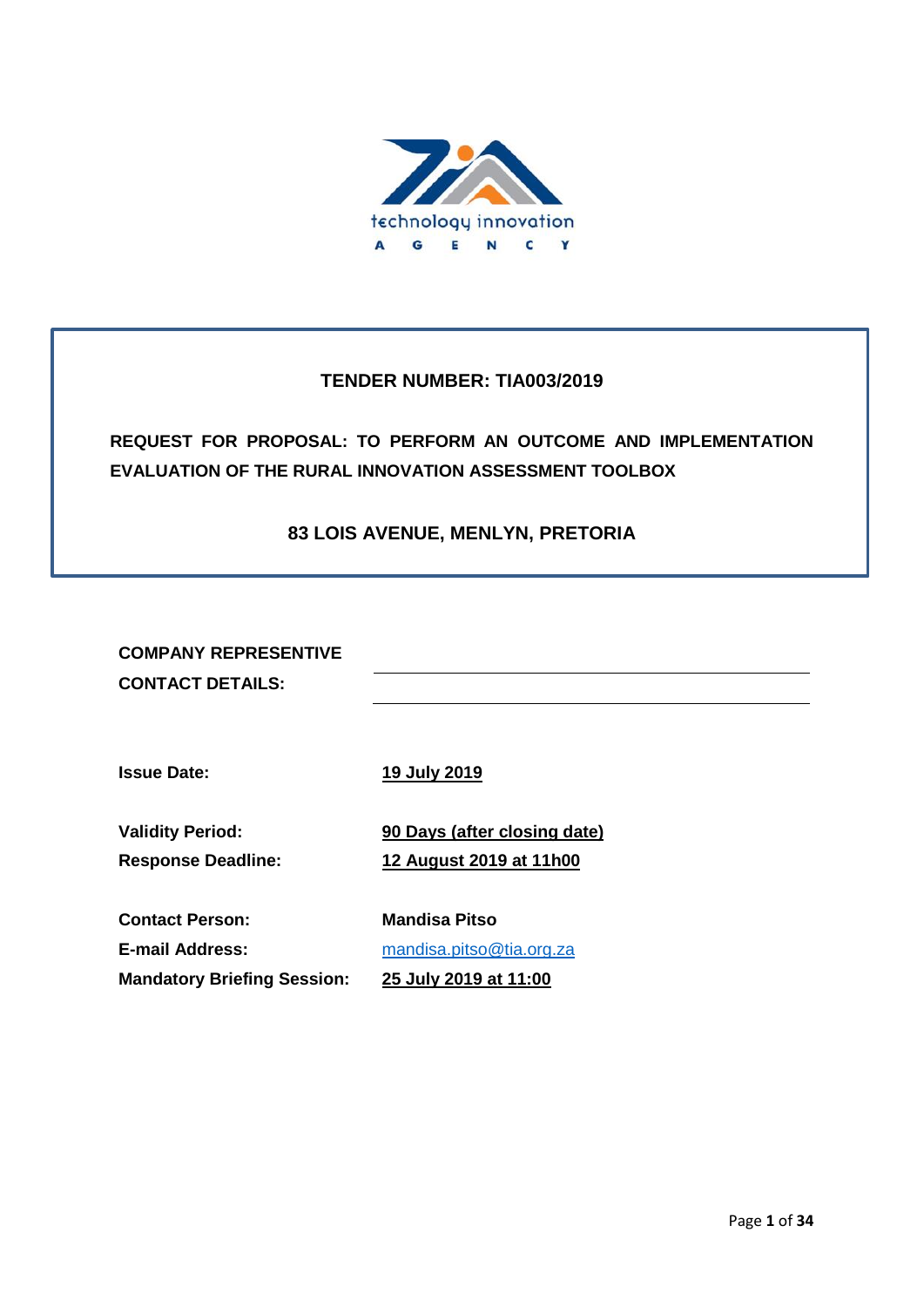#### **1. Introduction and Background**

The Technology Innovation Agency (TIA) is a schedule 3A public entity of the Department of Science and Technology (DST) established in terms of the TIA Act (Act No. 26 of 2008) with the objective to stimulate and intensify innovation to improve economic growth and the quality of life of all South Africans.

The Innovation for Inclusive Development (IID) unit within the DST seeks to contribute towards inclusive development through strengthening local systems of innovation and production that can support the creation of sustainable employment creation, wealth creation and elimination of poverty. The DST contracted TIA to establish and incubate a Project Management Unit (PMU) to implement specific projects of the DST's IID Programme.

The DST, in partnership with the national Department of Cooperative Governance, developed the "*Revised National Framework for Local Economic Development: Creating Innovation-driven Local Economies, 2018-2028*". It has specific objective to develop innovative and inclusive competitive local economies to fight poverty, inequality, unemployment and enhancing the quality of life of all. A core pillar of the revised LED Framework is to strengthen local innovation systems.

The DST and the Human Science Research Council (HSRC) developed the Rural Innovation Assessment Toolbox (RIAT) to assess local innovation systems in municipalities in order to inform policy and strategy development at local level. The development and implementation of RIAT have taken place in three distinct phases from 2012 to 2018. Phase 1 of RIAT took place in 2012 and focused on conceptualising and designing fit-for-purpose and user-friendly tools for local innovation assessments. During Phase 2 (2013-2014), the RIAT was piloted in 2 rural district municipalities which led to further refinements and improvements to the RIAT. The main purpose of Phase 3 (2015- 2018) was to embed and institutionalise the RIAT for the measurement and improvement of local innovation processes in rural municipalities. During Phase 3, RIAT was implemented in 16 local municipalities considered to be resource-poor and in socioeconomic distress: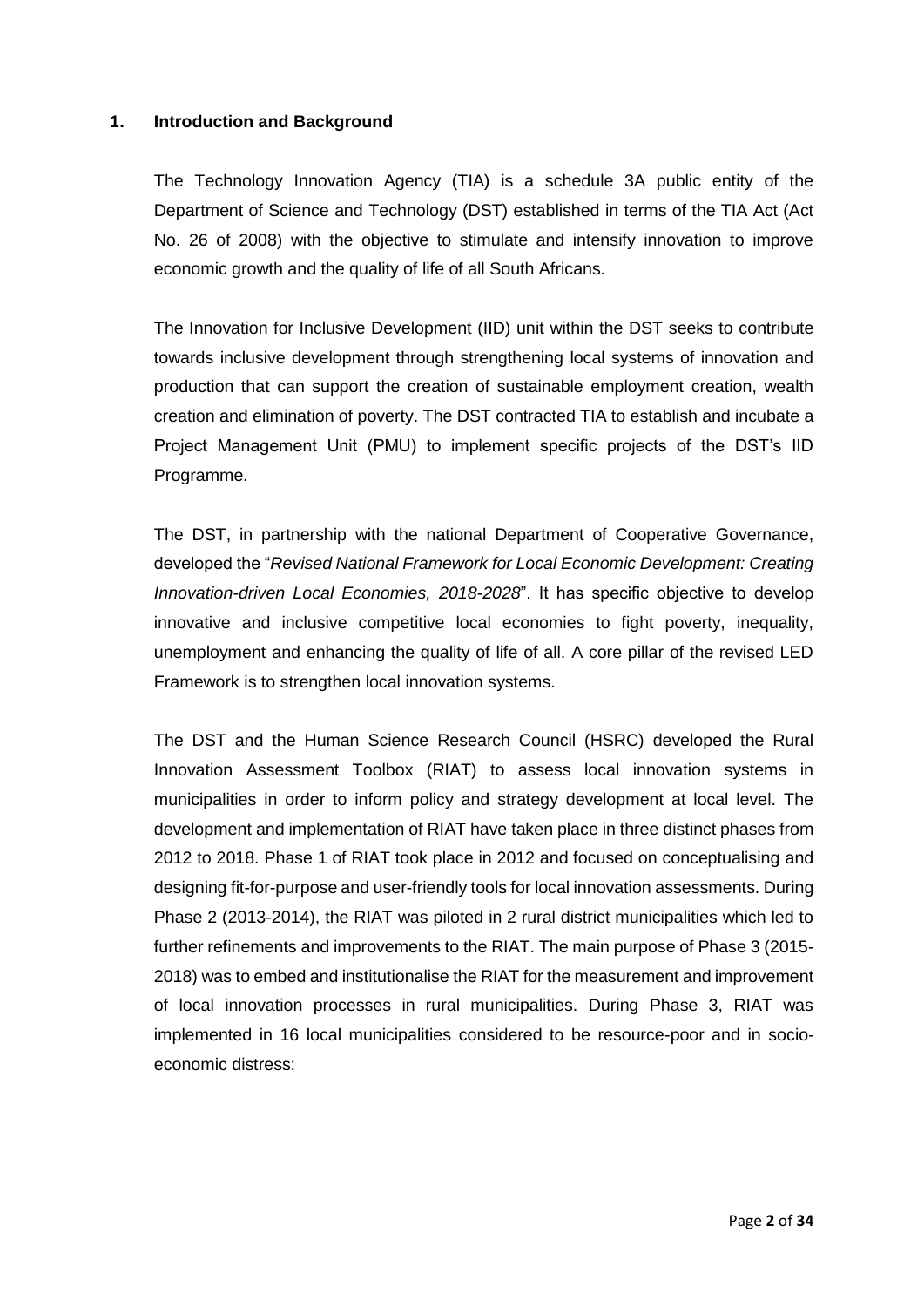

| <b>Province</b> | <b>District</b>     | <b>Core Local</b>      | <b>Periphery Local</b> |
|-----------------|---------------------|------------------------|------------------------|
|                 | <b>Municipality</b> | <b>Municipality</b>    | <b>Municipality</b>    |
| Eastern Cape    | <b>OR Tambo</b>     | King Sabata Dalinyebo  | <b>Mhlonto</b>         |
|                 | Chris Hani          | Enoch Mgijima          | Engcobo                |
| KwaZulu-Natal   | <b>UMzinyathi</b>   | Endumeni               | Nquthu                 |
|                 | Ugu                 | Ray Nkonyeni           | Umuziwantu             |
| North West      | Dr Ruth S Mompati   | Naledi                 | Lekwa-Teemane          |
| Limpopo         | Mopani              | <b>Greater Tzaneen</b> | Greater Giyani         |
| Mpumalanga      | Ehlanzeni           | lMbombela              | Bushbuckridge          |

Local universities were key strategic stakeholders throughout the RIAT Project. During phases 1 and 2, these universities were extensively consulted in the conceptual development, design and methodology of the RIAT. During Phase 3, universities became directly involved in implementation, with suitably qualified academics at these universities contracted for the institutionalisation of RIAT in local municipalities. Phase 3 used a blend of participatory, facilitation and observation methods with key informant interviews and rural enterprise surveys, which was done by partnering academics.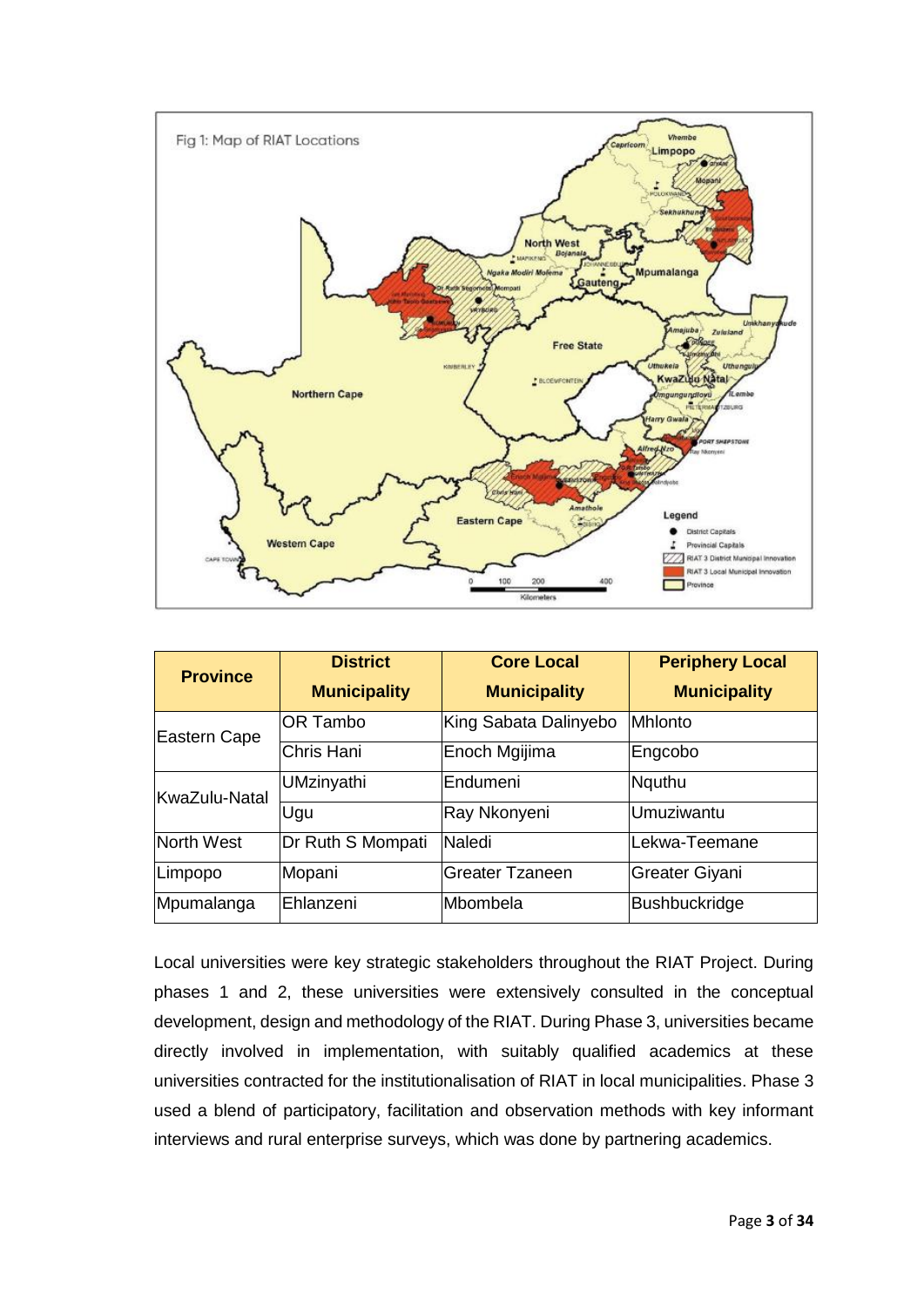The institutionalisation of RIAT was conceived as a means to foster innovation driven local economic and social development. In effect, it also served to reinvigorate or provide a platform for the take-off and scaling up of self-sustaining local innovation hubs, forums, networks and communities.

TIA is inviting evaluation specialists to submit proposals to undertake an independent Outcome and Implementation Evaluation of the RIAT, particularly the implementation and institutionalisation of RIAT in Phase 3.

### **2. Scope of Work**

### 2.1. Project Purpose:

TIA, together with the DST, require an Outcome and Implementation Evaluation of the Rural Innovation Assessment Toolbox (RIAT), particularly the implementation and institutionalisation of RIAT in Phase 3. The evaluation must be independent from those responsible for the design and implementation of the RIAT. This evaluation will inform the best strategy for ongoing roll out of RIAT within other municipalities in South Africa.

### 2.2. Project Goals and Objectives:

The overall goals of the evaluation of the RIAT are to:

- i. Determine the extent to which the RIAT phase 3 was successful in achieving the expected outcomes, as well as identifying unexpected outcomes;
- ii. Examine the implementation process to understand how the RIAT is working and how it can be strengthened;
- iii. Provide information about the value of the tools and implementation processes, its replicability in other municipalities, and its future sustainable usage by municipalities, universities, and others;
- iv. Serve as a basis for improved decision-making, strategic positioning, programming and policy making with regards to rural innovation.

The outcome and implementation evaluation of the RIAT have the following specific objectives: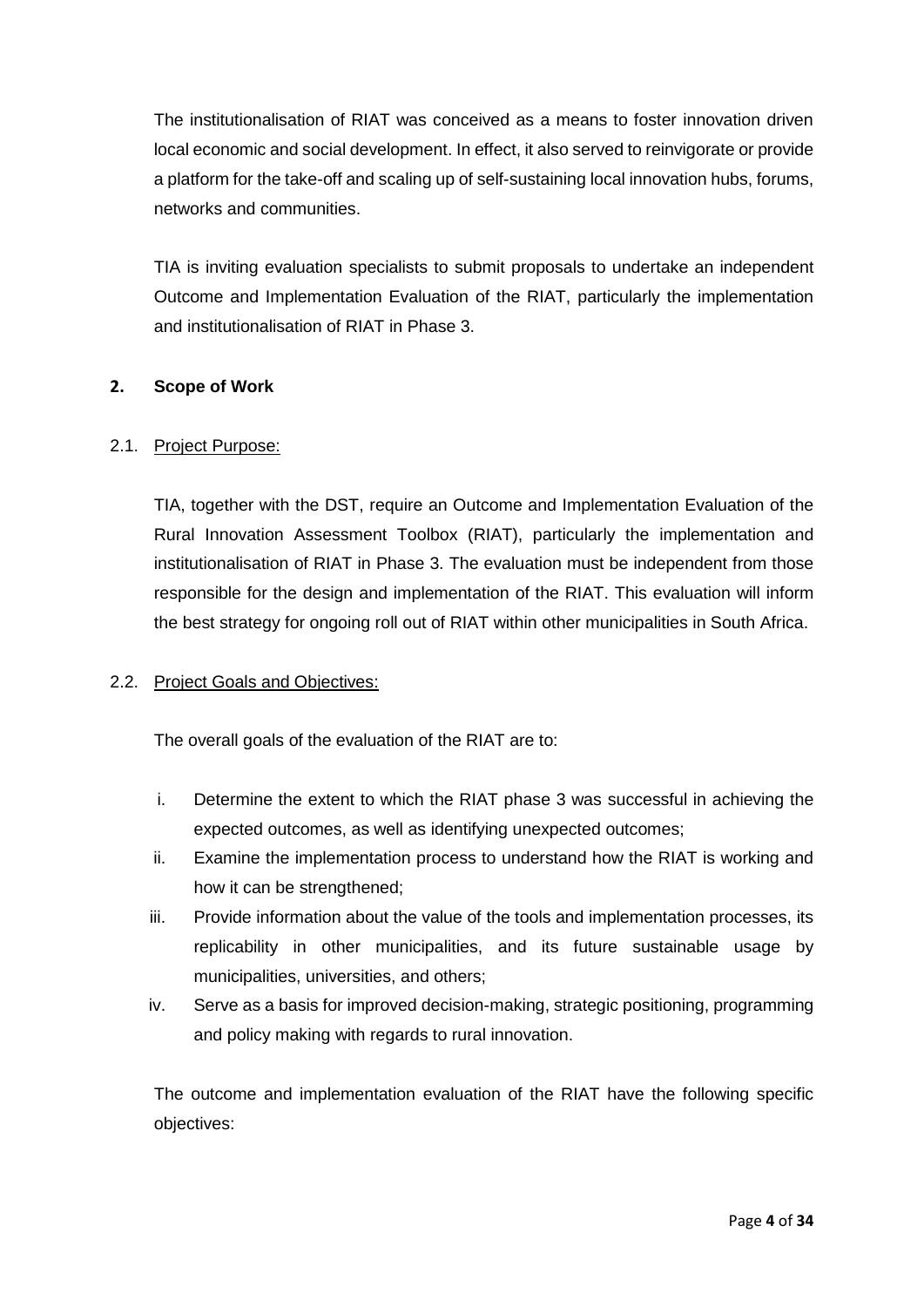- i. Determine and assess the extent of institutionalisation of RIAT in the targeted municipalities;
- ii. Assess the adoption of the RIAT by municipalities and universities; as well as other local agents that did not form part of the implementation of RIAT;
- iii. Evaluate the implementation process of RIAT in terms of its efficacy, efficiency, successes and shortcomings, in achieving the outcomes;
- iv. Evaluate RIAT's effectiveness, efficacy, and relevance towards innovation in the targeted municipalities;
- v. Provide recommendations towards improvements of the RIAT and its future implementation by local actors.

## 2.3. Focus, Approach and Methodology

This evaluation should take a broad view of the RIAT implementation phase, taking into account the manner in which the RIAT was implemented, both intended and unintended outcomes, and the extent that results can be attributed to implementation of the RIAT. The evaluation should focus on the following three key aspects of the RIAT that is of importance to increase and strengthen rural innovation throughout South Africa:

- i. The tools within the RIAT developed to date and implemented during Phase 1 to Phase 3, notably:
	- The enterprise innovation assessment survey and concurrent snowball sampling methodology which sampled of approximately 80-100 local innovative enterprises in each local municipality
	- **•** The Participatory, Experiential Reflective Learning (PERL) workshops which provided qualitative input into and understanding of innovation in local areas, and
	- The potential High Impact Local Innovation Catalysts (pHILIC) that was identified for each local municipality.
- ii. The implementation process to date of the RIAT, including amongst others:
	- The management and administrative systems used,
	- The methodologies and approaches used to implement the various tools of RIAT, and
	- The processes and procedures adopted, including but not limited to the use of local universities as implementing agents of the RIAT in local municipalities.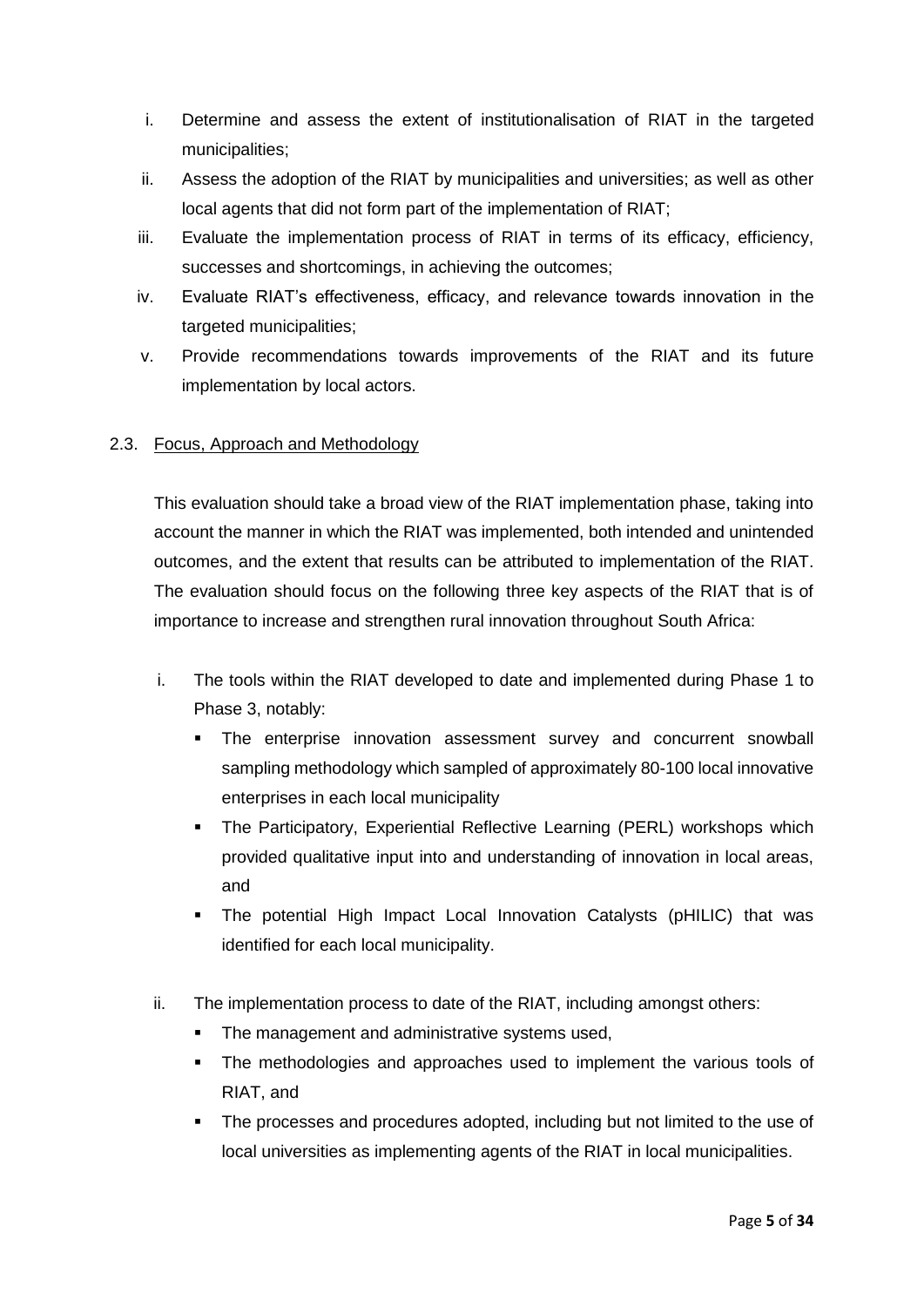- iii. The Institutionalisation of RIAT in:
	- Local and district municipalities, as the facilitators and coordinators responsible for local economic development; and
	- **•** Partnering local universities which assisted with the implementation of the RIAT.

The proposal should clearly state the evaluation methodology and approach that will be followed. It should also state the proposed research tools and validation methods to be used, amongst others. This should be in line with accepted best practices to ensure the credibility of the evaluation process and results.

## 2.4. Project Deliverables

It is expected that the proposal will include a detailed list of key project deliverables and milestones. This list should include, amongst others, the following:

- Inception report that includes agreed methodology, detailed project plan, risk register, stakeholder engagement plan, etc.
- Summary/Baseline report on the implementation of RIAT to date that provides sufficient context and description of the project on which to base the evaluation including the original theory of change.
- Detailed and thorough evaluation report on the outcome and implementation of RIAT with detailed findings, analysis, conclusions and recommendations

## 2.5. Progress Monitoring

Regular report back meetings will be held with the service provider to determine delivery of the specific Scope of Work, in respect to time, budget and deliverables. The service provider may be requested to provide electronic progress reports.

## 2.6. Project Timeframe

It is expected that this project should take no longer than **8 months** to complete.

\***Note**: TIA reserves the right to change the above timescales with due notification to the appointed service provider.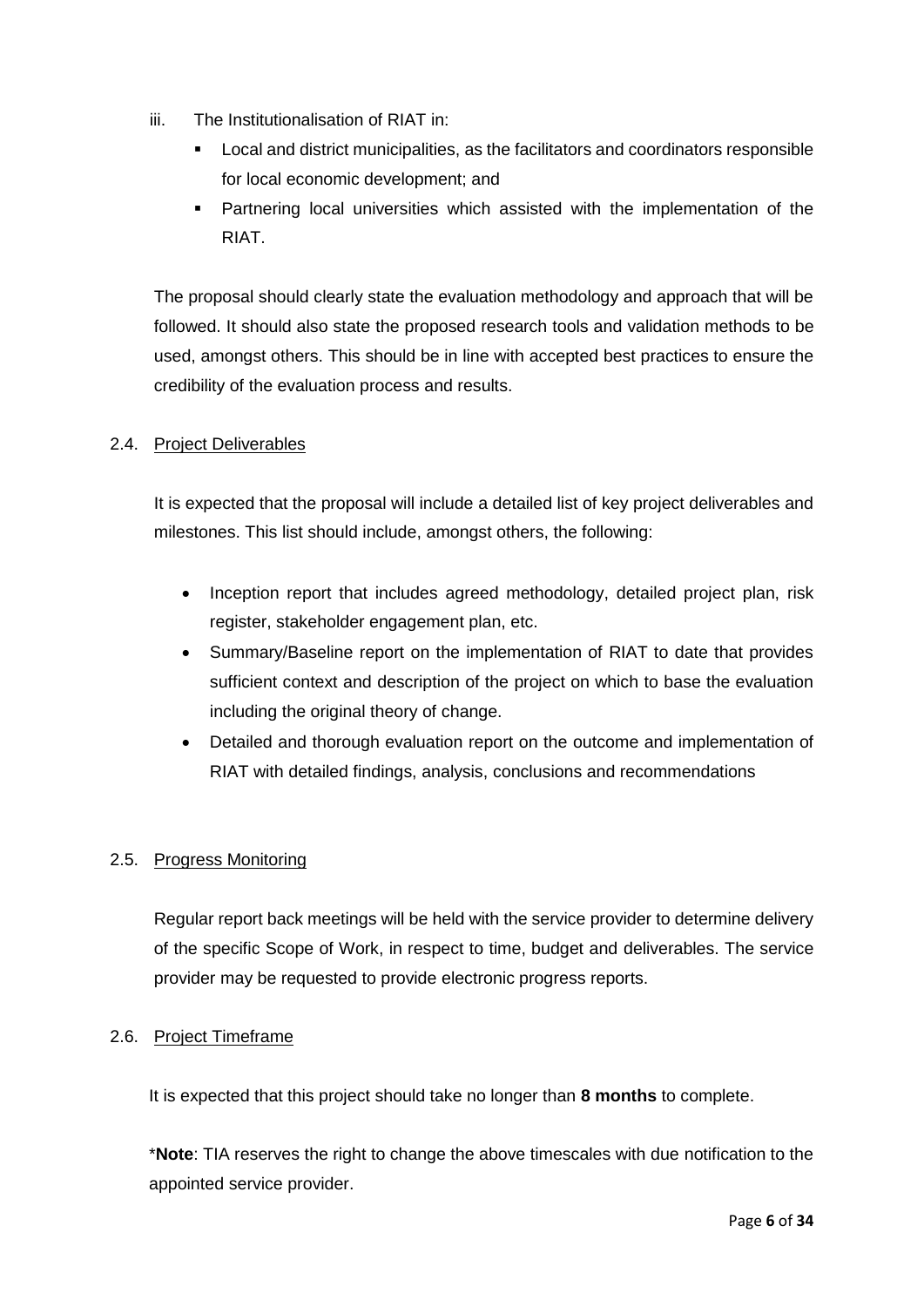## **3. Mandatory Requirements of the Proposal**

The service provider is required to submit the following mandatory documentation:

- a) Compliant **Tax Status** on the Central Supplier Database (CSD) report.
- b) **Proof of registration** on National Treasury's Central Supplier Database (CSD).
- c) Duly completed and signed tender documents attachments **SBD1; SBD4; SBD6.1; SBD8 and SBD9**.
- d) Submission of four copies of the Proposal (including original).
- e) **Evidence** of previous projects of similar nature completed, either in the private or public sector. Reference letters as well as examples of such work undertaken (it is suggested that the indexes of such study reports be provided as proof) should be submitted together with contactable references. All evidence must not be older than June 2014;
- f) In order to understand the capacity of the service provider, it must submit a **list** of its **nominated dedicated staff** who will work on this project, their positions/roles in the project team, with detailed CVs stating their respective years of experience and with certified copies of their academic qualifications for each team member attached in the following format:

| Project  | Name of Team |           | Years of   | Qualifi- | Gender |     |  |
|----------|--------------|-----------|------------|----------|--------|-----|--|
| Position | Member       | Expertise | Experience | cations  | (M/F)  | Age |  |
|          |              |           |            |          |        |     |  |
|          |              |           |            |          |        |     |  |
|          |              |           |            |          |        |     |  |
|          |              |           |            |          |        |     |  |
|          |              |           |            |          |        |     |  |

g) Total **all-inclusive cost** (VAT inclusive) of the Outcome and Implementation Evaluation of the RIAT must be provided.

## **This should be accompanied by:**

- *detailed budget stating separately the labour / professional costs*
- *disbursements, including the underlying cost basis thereof, for each project deliverable.*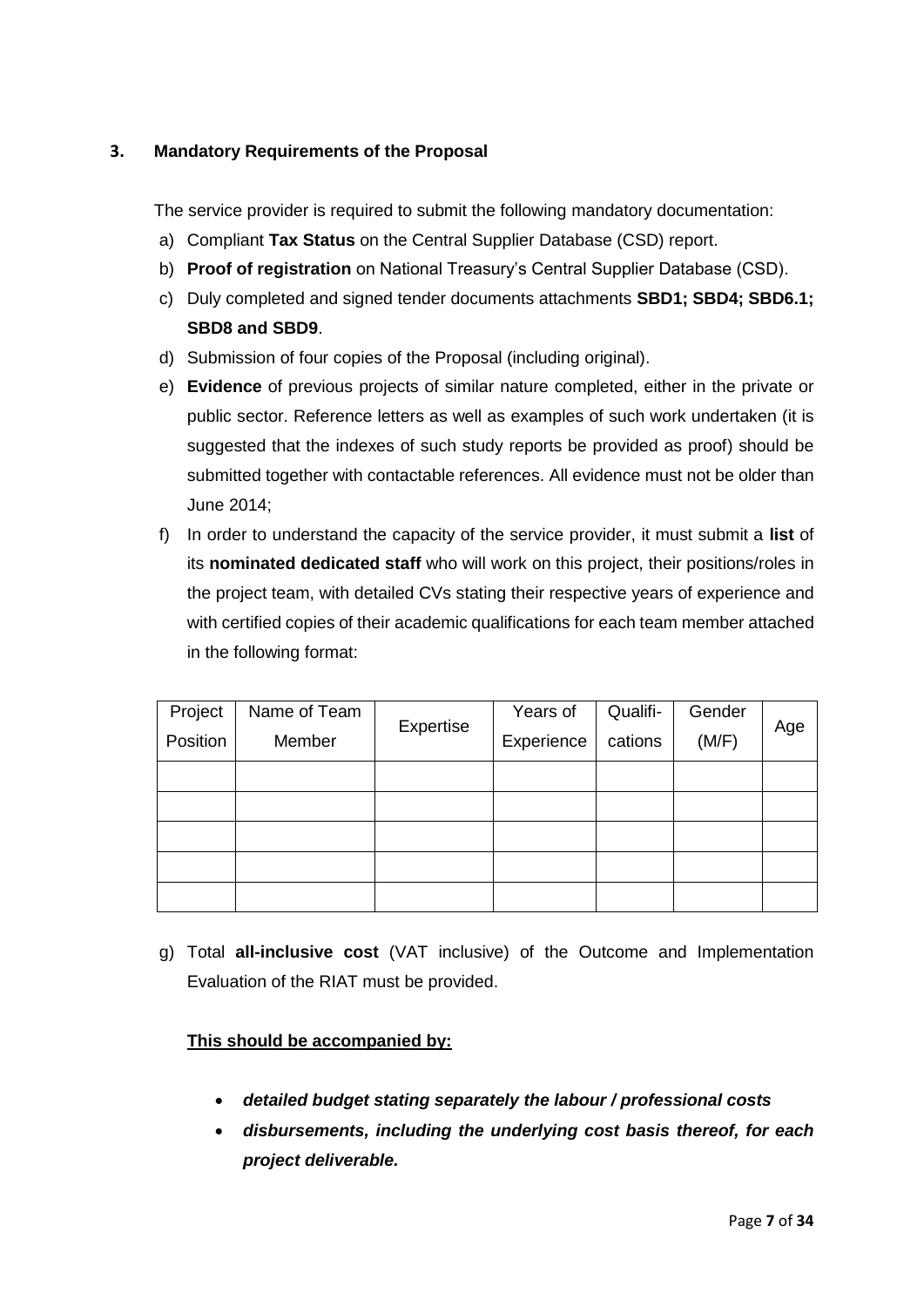| Price (Incl. VAT) |  |
|-------------------|--|
|                   |  |

#### **Note**:

- (i) Service providers intending to submit a bid must be aware that if any of the abovementioned mandatory documentary requirements are not met, **the bid will be disqualified summarily**.
- (ii) This tender, when awarded, will be followed by **a Service Level Agreement (SLA)** with the successful bidder and will contain all the scope of work, work plan, all other required terms and conditions, as well as the standard set of National Treasury's General Conditions of Contract (GCC) as contained herein (see par 5 below).

### **4. GENERAL TERMS AND CONDITIONS**

- 4.1. The Respondent is responsible for all costs incurred in the preparation and submission of the proposal.
- 4.2. A copy/s of any affiliations, memberships and/or accreditations that support your submission must be included in the proposal.
- 4.3. Kindly note that TIA is entitled to:
- 4.3.1. Amend any RFP conditions, validity period, specifications, or extend the closing date and/or time of RFP's before the closing date. All Respondents, to whom the RFP documents have been issued, will be advised in writing of such amendments in good time;
- 4.3.2. Verify any information contained in a proposal;
- 4.3.3. Not appoint any bidder;
- 4.3.4. Vary, alter, and/or amend the terms of this RFP, at any time prior to the finalisation of its adjudication hereof;
- 4.3.5. Disqualify proposals that contain an omission of disclosure of material information, that is factual inaccurate, and/or contains a misrepresentation of facts. This could also lead to the cancellation of any subsequent contracts;
- 4.3.6. Not accept the lowest proposal or any proposal in part or in whole. TIA normally awards the contract to the Bidder who proves to be fully capable of handling the contract and whose proposal is technically acceptable and/or financially advantageous to TIA.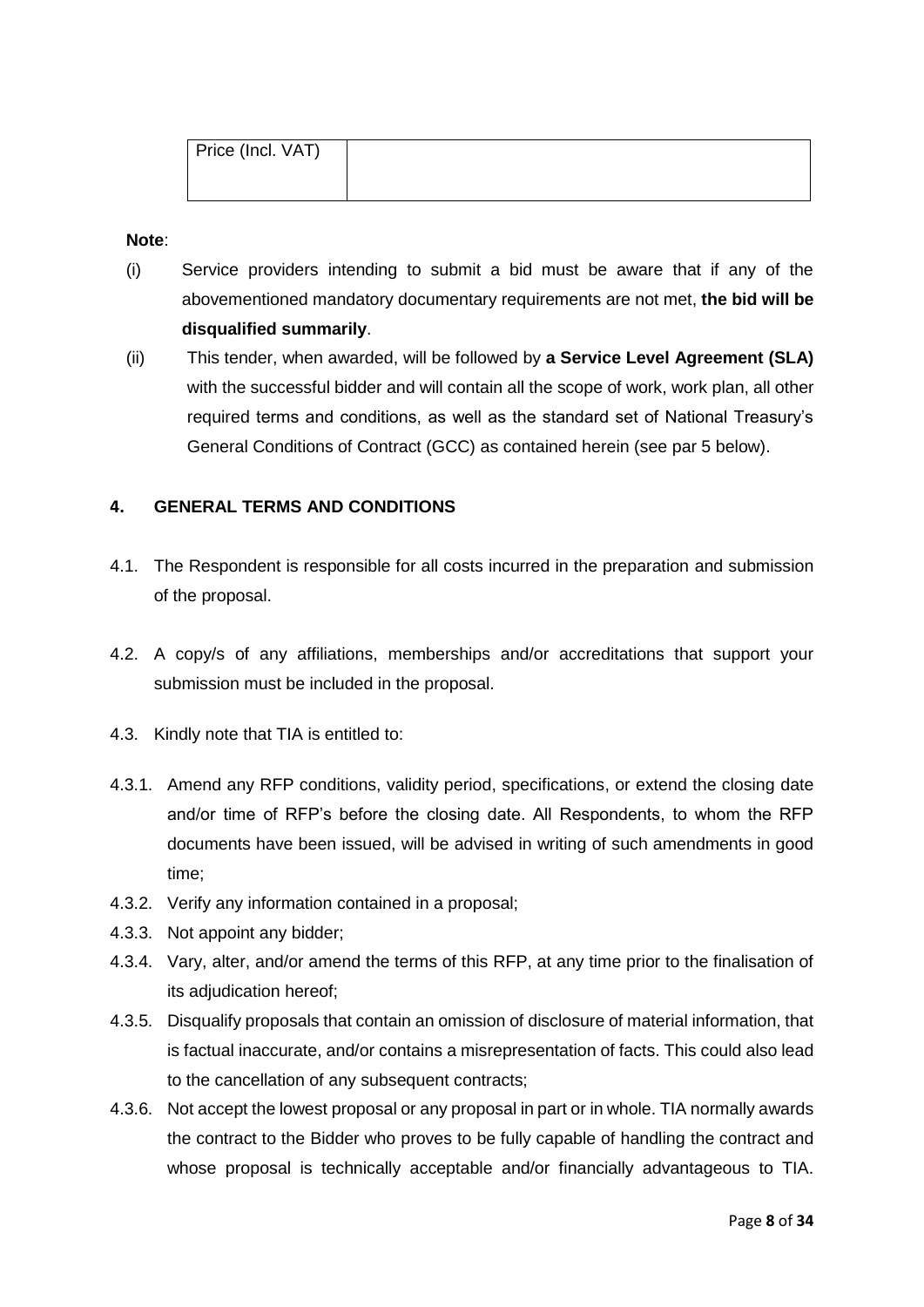Appointment as a successful contractor shall be subject to the parties agreeing to mutually acceptable contractual terms and conditions. In the event of the parties failing to reach such agreement within 30 (thirty) days from the appointment date, TIA shall be entitled to appoint the contractor who was rated 2nd (second), and so on;

- 4.3.7. Award this RFP as a whole or in part without furnishing reasons;
- 4.3.8. Cancel or withdraw from this RFP as a whole or in part without furnishing reasons and without attracting any liability;
- 4.3.9. The Bidder hereby offers to render all the services described in the attached documents (if any) to TIA on the terms and conditions and in accordance with the specifications stipulated in this RFP document (and which shall be taken as part of, and incorporated into, this proposal at the prices inserted therein);
- 4.3.10. This proposal and its acceptance shall be subject to the terms and conditions contained in this RFP document; and
- 4.3.11. The Respondent shall prepare for a possible presentation should TIA require such and the Respondent shall be notified thereof no later than 4 (four) days before the actual presentation date.

### **5. Evaluation criteria**

5.1. Proposals will be evaluated using the 80/20 preference points. The first stage evaluation will consist of two steps. First step will be the evaluation of the written proposals. Bidders whose proposals pass this evaluation will be invited to present their proposals to the evaluation team, the second step. Only the proposals that passed both the first and second step of the First Stage evaluation will proceed towards Second stage evaluation.

### 5.2. **First Stage evaluation criteria**

### 5.2.1. First Stage – Step 1: Evaluation of Written Proposals

| <b>Evaluation Criteria</b>                                                   | <b>Method of Scoring</b>                                                                                                                      | Weight | <b>Maximum</b><br><b>Score</b> |
|------------------------------------------------------------------------------|-----------------------------------------------------------------------------------------------------------------------------------------------|--------|--------------------------------|
| 1. Assessment of the proposal and work plan                                  |                                                                                                                                               |        |                                |
| a. Clarity of the<br>proposal showing<br>independent<br>understanding of the | 5: Very good proposal showing independent<br>understanding of the scope of the project<br>objectives & approach of RIAT &<br>evaluation brief |        | 5                              |
| RIAT, the project<br>scope, and the                                          | 4: Good proposal showing some<br>independent understanding of the scope                                                                       |        |                                |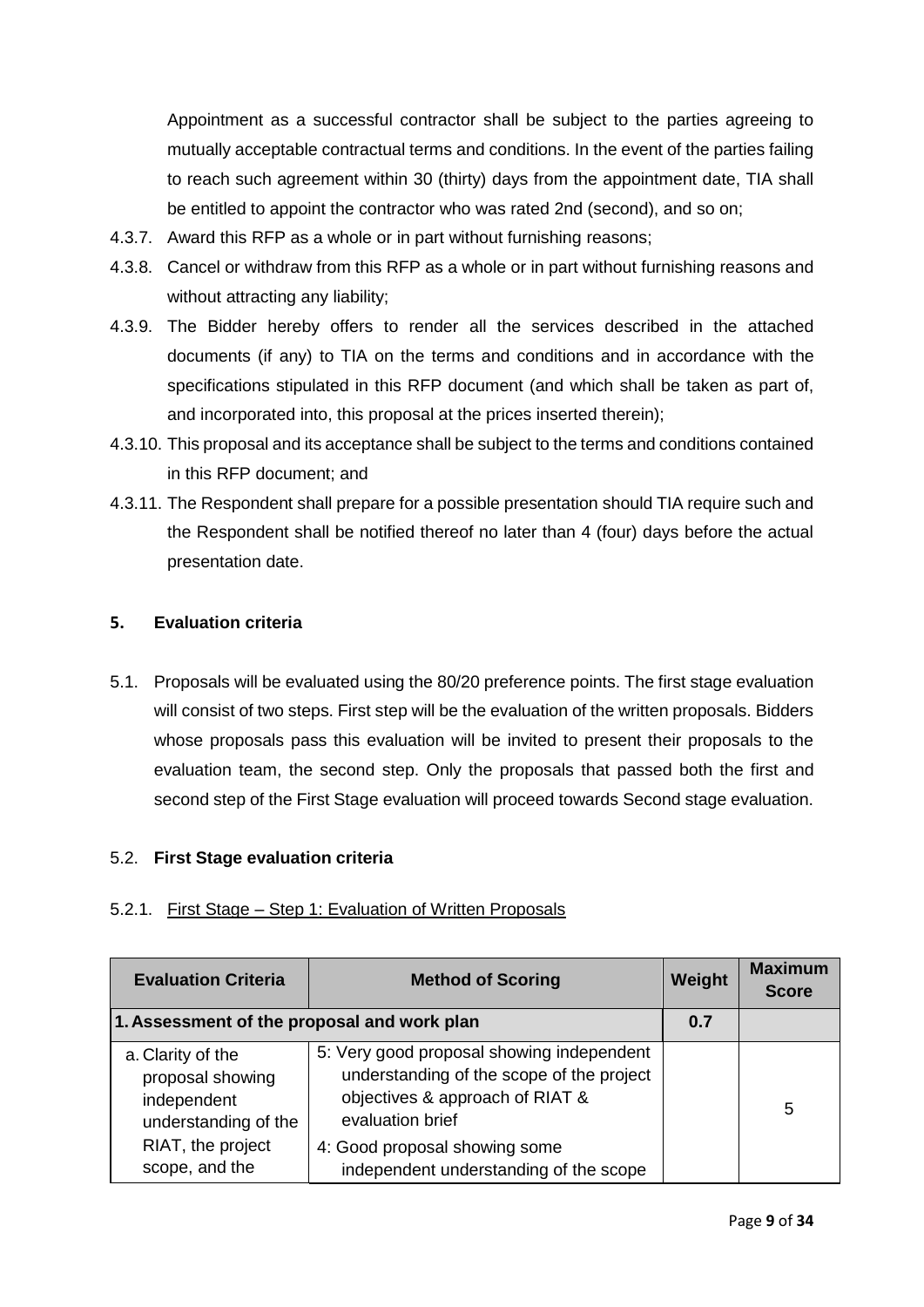| <b>Evaluation Criteria</b>                                                           | <b>Method of Scoring</b>                                                                                                                                                                                                     | Weight | <b>Maximum</b><br><b>Score</b> |
|--------------------------------------------------------------------------------------|------------------------------------------------------------------------------------------------------------------------------------------------------------------------------------------------------------------------------|--------|--------------------------------|
| project goals and<br>objectives                                                      | of the project objectives & approach of<br><b>RIAT &amp; evaluation brief</b>                                                                                                                                                |        |                                |
|                                                                                      | 3: Average proposal showing limited<br>independent understanding of the scope<br>of the project objectives & approach of<br><b>RIAT &amp; evaluation brief</b>                                                               |        |                                |
|                                                                                      | 2: Poor proposal showing limited<br>independent understanding of the scope<br>of the project objectives & approach of<br><b>RIAT &amp; evaluation brief</b>                                                                  |        |                                |
|                                                                                      | 1: Very poor proposal showing no<br>understanding of the scope of the project<br>objectives & approach of RIAT &<br>evaluation brief                                                                                         |        |                                |
| b. Quality and logic of<br>the work plan in<br>terms of                              |                                                                                                                                                                                                                              |        |                                |
| Detail and<br>clarity of tasks<br>Logical<br>sequencing of<br>tasks                  | 3: Work plan is good<br>(very detailed tasks are clear & logical,<br>resources allocated per task, reasonable<br>timelines, outputs for tasks specified and<br>measurable/verifiable, with appropriate<br>project timelines) |        |                                |
| Funding &<br>resource<br>allocation per<br>task                                      | 2: Work plan is average/adequate<br>(tasks specified but not sufficiently detailed,<br>outputs specified but only partially<br>measurable, resources inadequately<br>specified, project timelines only adequate)             |        | 3                              |
| Reasonablenes<br>s of task<br>timelines<br>Clarity &<br>measurability of<br>outputs  | 1: Work plan is poor and incoherent<br>(tasks are not detailed nor logical, resource<br>allocation not clear, timelines unreasonable,<br>outputs are not measurable, project timelines<br>inadequate)                        |        |                                |
| Project timelines<br>c. Evaluation                                                   |                                                                                                                                                                                                                              |        |                                |
| methodology,<br>methods and tools<br>are clearly specified<br>and appropriate,       | 3: Evaluation methodology, tools and<br>methods are clearly specified and<br>appropriate for the project<br>2: Evaluation methodology, tools and                                                                             |        |                                |
| including, but not<br>limited to, sampling                                           | methods are specified but not optimal for<br>the project                                                                                                                                                                     |        | 3                              |
| approach, data<br>collection tools and<br>methods, analysis<br>methods, verification | 1: Evaluation methodology, tools and<br>methods are not specified, inadequate<br>and inappropriate for project                                                                                                               |        |                                |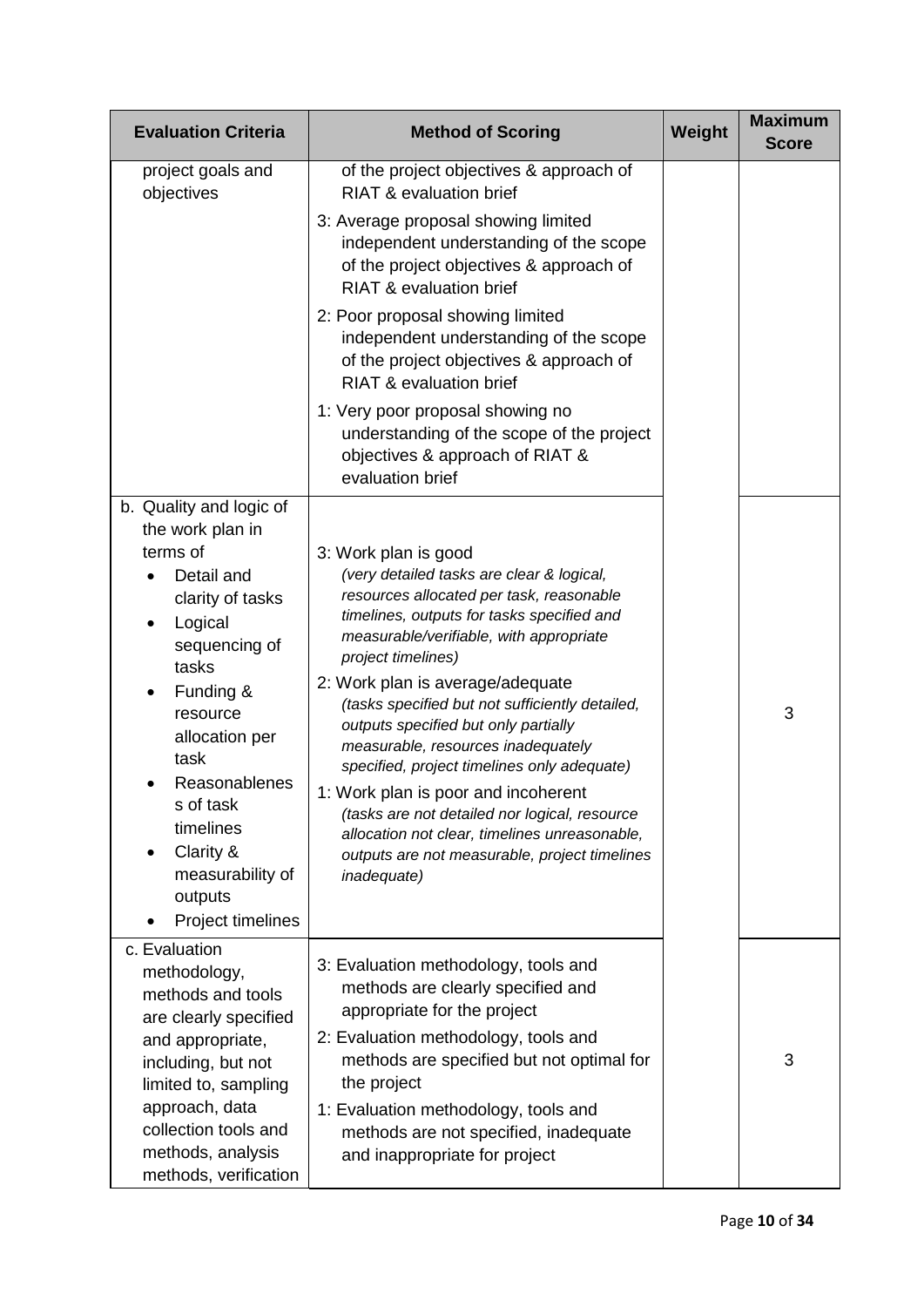| <b>Evaluation Criteria</b>                                                                                                                                                                                                                                           | <b>Method of Scoring</b>                                                                                                                                                                                 | Weight | <b>Maximum</b><br><b>Score</b> |
|----------------------------------------------------------------------------------------------------------------------------------------------------------------------------------------------------------------------------------------------------------------------|----------------------------------------------------------------------------------------------------------------------------------------------------------------------------------------------------------|--------|--------------------------------|
| and validation of<br>results.                                                                                                                                                                                                                                        |                                                                                                                                                                                                          |        |                                |
|                                                                                                                                                                                                                                                                      | 3: Risk management plan is good<br>(very detailed risk specified & related to the<br>evaluation of the RIAT project with clear &<br>logical mitigation responses)                                        |        |                                |
| d. Risk management<br>plan that identifies<br>risks specific to the<br>evaluation of the<br><b>RIAT</b> and related                                                                                                                                                  | 2: Risk management plan is<br>average/adequate<br>(risks specified but not sufficiently related to<br>the evaluation of the RIAT project with<br>adequate mitigation responses)                          |        | 3                              |
| mitigation responses                                                                                                                                                                                                                                                 | 1: Risk management plan is poor and<br>incoherent<br>(risks poorly specified and unrelated to the<br>evaluation of the RIAT project with poor<br>mitigation responses)                                   |        |                                |
| 2. Previous projects of similar nature undertaken in past 5 years.<br>(As per 3(e) above, examples of previous work and reference letters<br>to be submitted with name, designation and contact details of project<br>manager/client which will be verified by TIA.) |                                                                                                                                                                                                          | 0.15   |                                |
|                                                                                                                                                                                                                                                                      | Scoring per reference:                                                                                                                                                                                   |        |                                |
| a. Reference 1: [insert<br>project name]                                                                                                                                                                                                                             | 4: Very similar project within South Africa<br>(specific aim of project was evaluation<br>assessment of project in SA)                                                                                   |        | 4                              |
|                                                                                                                                                                                                                                                                      | 3: Very similar project but outside South<br>Africa (specific aim of project was evaluation                                                                                                              |        |                                |
| b. Reference 2: [insert<br>project name]                                                                                                                                                                                                                             | assessment of project outside SA)<br>2: Somewhat similar project within South<br>Africa (project has evaluation assessment<br>component but evaluation was not focus of<br>project).                     |        | 4                              |
| c. Reference 3: [insert<br>project name]                                                                                                                                                                                                                             | 1: Somewhat similar project but outside<br>South Africa (project has evaluation<br>assessment component but evaluation was<br>not focus of project).<br>0: Not similar project. (there was no evaluation |        | 4                              |
|                                                                                                                                                                                                                                                                      | assessment done in the project)                                                                                                                                                                          |        |                                |
| <b>Team Capability and Composition</b><br>3.<br>(Detailed CVs stating their respective years of experience and with<br>certified copies of their academic qualifications for each team member<br>to be attached)                                                     |                                                                                                                                                                                                          |        |                                |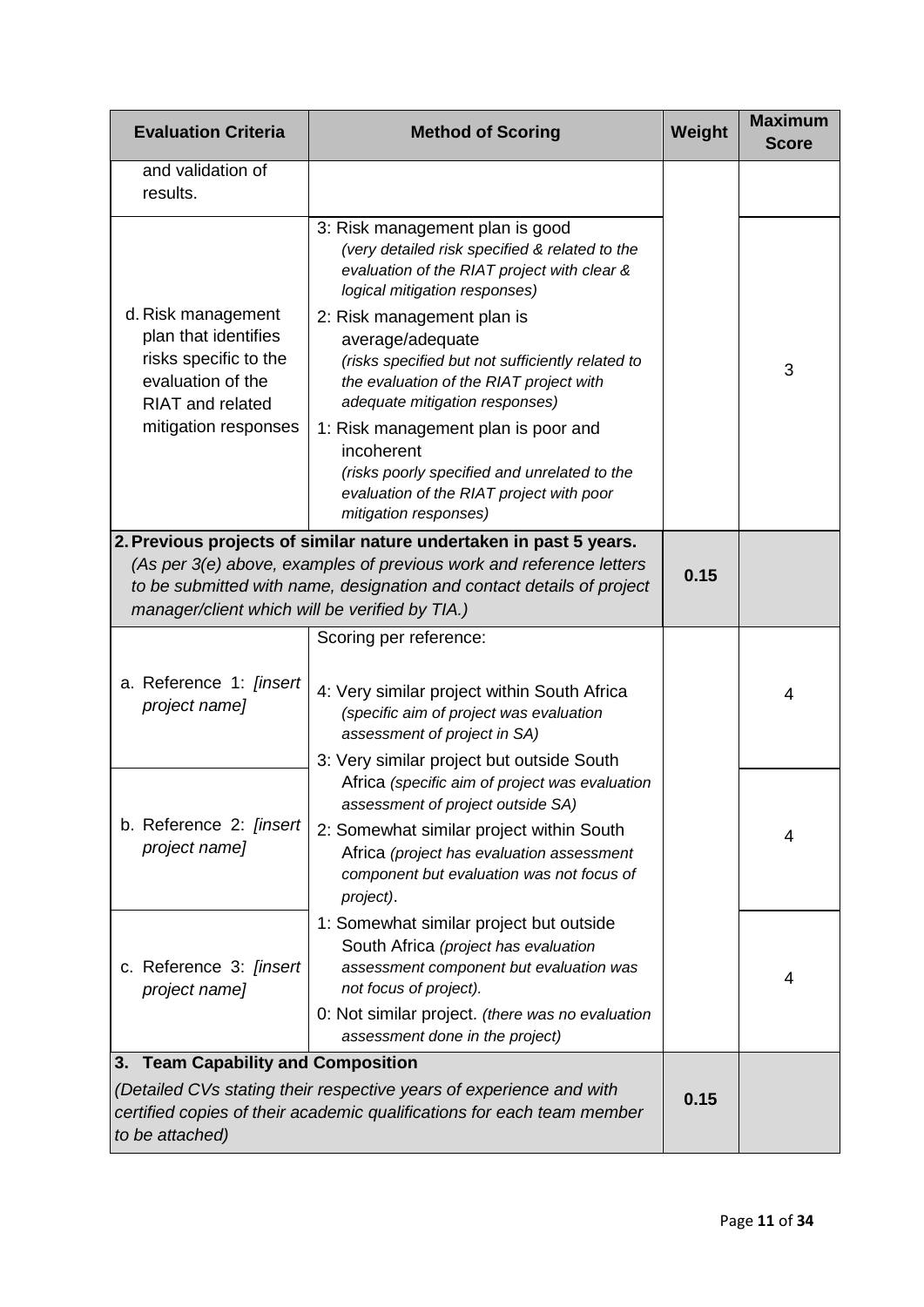| <b>Evaluation Criteria</b>                                                                                                                                     | <b>Method of Scoring</b>                                                                                                                                                                                                                                                                                                                                                                                                   | Weight | <b>Maximum</b><br><b>Score</b> |
|----------------------------------------------------------------------------------------------------------------------------------------------------------------|----------------------------------------------------------------------------------------------------------------------------------------------------------------------------------------------------------------------------------------------------------------------------------------------------------------------------------------------------------------------------------------------------------------------------|--------|--------------------------------|
| a. Number<br>of<br>nominated<br>staff<br>resources dedicated<br>to the project and<br>education<br>their<br>qualifications                                     | 5: At least 2 persons with Masters/PhD & 3<br>others with Bachelors degrees<br>4: At least 1 person with Masters/PHD, 3<br>others with Bachelors degrees<br>3: At least 1 person with Masters/PHD, 2<br>others with Bachelors degrees<br>2: No post graduate degrees, min of 2 with<br>Bachelors degrees<br>1: No post graduate degree. Only 1 person<br>with Bachelors degree<br>0: No university degrees in project team |        | 5                              |
| b. Collective<br>practical<br>experience<br>work<br>academic<br>(excl.<br>study periods) of the<br>dedicated<br>project<br>team (based on the<br>CVs provided) | 5: Average team experience 15+ years<br>4: Average team experience 10 - 15 years<br>3: Average team experience 7 - 10 years<br>2: Average team experience 4 - 7 years<br>1: Average team experience $<$ 4 years                                                                                                                                                                                                            |        | 5                              |
| c. Capability<br>the<br>οf<br>project<br>leader<br>to<br>effectively<br>manage<br>the project                                                                  | 3: More than 10 years' experience in project<br>management<br>2: Between 5-10 years' experience in project<br>management<br>1: Less than 5 years' experience in project<br>management                                                                                                                                                                                                                                      |        | 3                              |
| d. Overall<br>gender<br>profile<br>project<br>οf<br>to<br>promote<br>team<br>women<br>empowerment                                                              | 5: More than 80% of project team are<br>female & more than 50% of management<br>team are female<br>4: More 61% of team are female and more<br>than 50% of management team are<br>female<br>3: 41% - 60% of project team are female<br>2: 20% - 40% of project team are female<br>1: Less than 20% of project team are female                                                                                               |        | 5                              |
| e. Percentage<br>Youth<br>(35)<br>years<br>or<br>younger) in project<br>team<br>promote<br>to<br>skills transfer to next<br>generation                         | 5: More than 80% of team are Youth<br>4: 61% - 80% of team are Youth<br>3: 41% - 60% of team are Youth<br>2: 20% - 40% of team are Youth<br>1: Less than 20% of team are Youth<br><b>Minimum Qualifying Score</b>                                                                                                                                                                                                          |        | 5                              |
|                                                                                                                                                                | 70%                                                                                                                                                                                                                                                                                                                                                                                                                        |        |                                |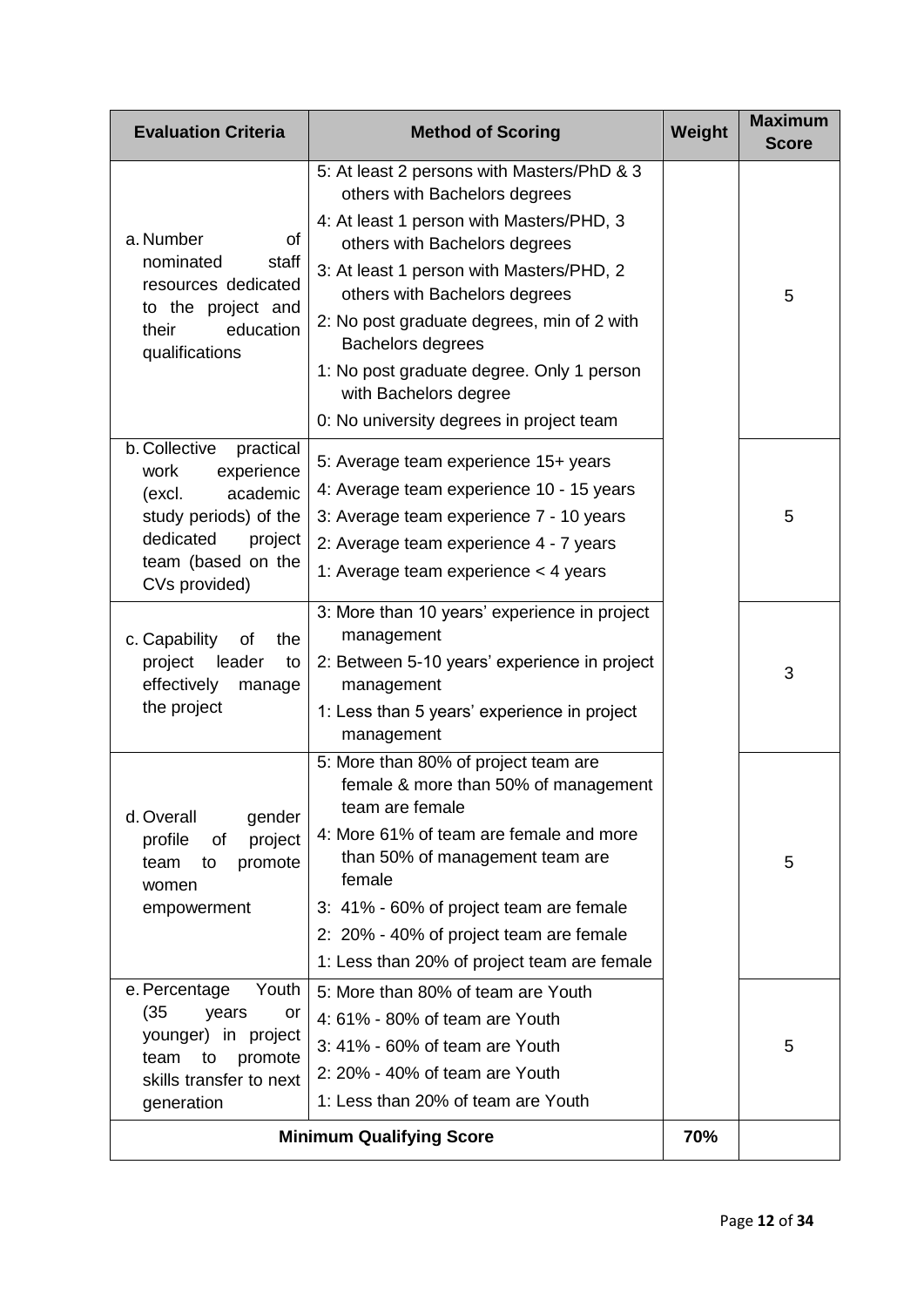# 5.2.2. First Stage – Step 2: Evaluation of Oral Presentations

| <b>Evaluation Criteria</b>                                                                                                                     | <b>Method of Scoring</b>                                                                                                                                                                                                                                                                                                                                                                                                                                                                                                                                                                                                       | Weight | <b>Maximum</b><br><b>Score</b> |
|------------------------------------------------------------------------------------------------------------------------------------------------|--------------------------------------------------------------------------------------------------------------------------------------------------------------------------------------------------------------------------------------------------------------------------------------------------------------------------------------------------------------------------------------------------------------------------------------------------------------------------------------------------------------------------------------------------------------------------------------------------------------------------------|--------|--------------------------------|
| Clarity of the proposal<br>and presentation in<br>understanding the<br>RIAT and the<br>evaluation brief                                        | 5: Showed exceptional understanding of RIAT<br>& evaluation brief<br>4: Showed good understanding of RIAT &<br>evaluation brief<br>3: Showed average understanding of RIAT &<br>evaluation brief<br>2: Showed poor understanding of RIAT &<br>evaluation brief<br>1: Showed very limited understanding of RIAT<br>& evaluation brief                                                                                                                                                                                                                                                                                           | 0.3    | 5                              |
| Appropriateness of<br>proposal to ensure<br>achieving study<br>objectives in light of<br>complexities, risks<br>and dynamics at local<br>level | 3: Good proposal<br>(demonstrates very good understanding of<br>local dynamics and complexities, with<br>appropriate risk mitigation actions specified)<br>2: Average proposal<br>(demonstrates partial understanding of local<br>dynamics and complexities with risk mitigation<br>response only adequate)<br>1: Poor proposal<br>(demonstrates poor understanding of local<br>dynamics and complexities with no risk<br>mitigation response.)                                                                                                                                                                                | 0.3    | 3                              |
| Feasibility and<br>innovativeness of the<br>proposed work plan<br>and methodology                                                              | 3: Work plan is good<br>(very detailed, tasks are clear & logical,<br>resources allocated per task, reasonable<br>timelines, approach quite innovative, outputs<br>for tasks specified and measurable)<br>2: Work plan is average/adequate<br>(tasks specified but not sufficiently detailed,<br>outputs specified but only partially measurable,<br>limited innovation in approach resources<br>inadequately specified)<br>1: Work plan is poor and incoherent<br>(tasks are not detailed nor logical, resource<br>allocation not clear, timelines unreasonable,<br>outputs are not measurable, no innovation in<br>approach) | 0.1    | 3                              |
| Appropriateness and<br>usefulness (value-<br>adding) of the<br>specified evaluation<br>methodology and                                         | 5: Tools and methodology very appropriate<br>and will add-value to study objectives<br>4: Tools and methodology appropriate and<br>should add-value to study objectives                                                                                                                                                                                                                                                                                                                                                                                                                                                        | 0.2    | 5                              |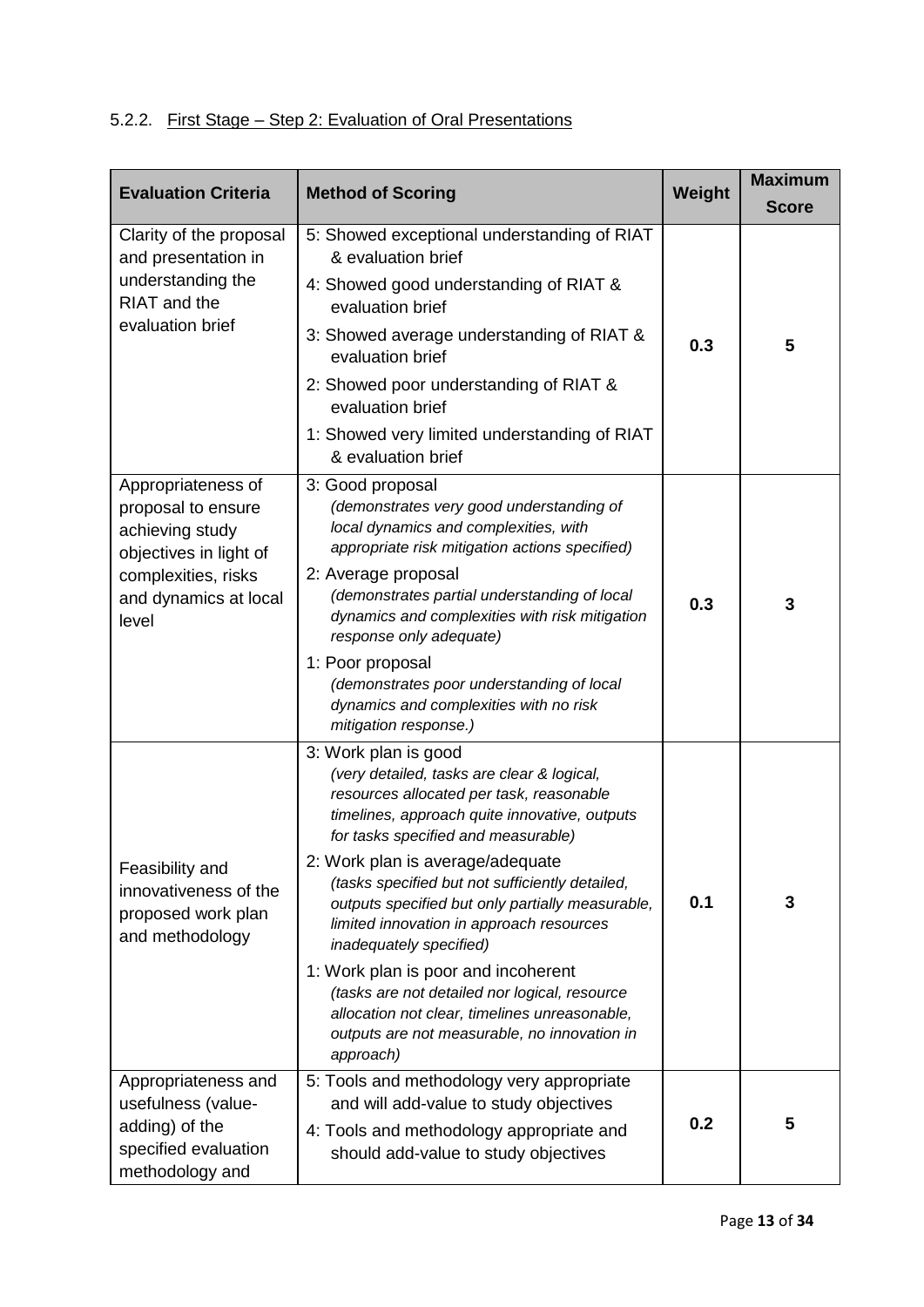| <b>Evaluation Criteria</b>       | <b>Method of Scoring</b>                                                             | Weight | <b>Maximum</b> |
|----------------------------------|--------------------------------------------------------------------------------------|--------|----------------|
|                                  |                                                                                      |        | <b>Score</b>   |
| tools to be used in the<br>study | 3: Tools and methodology only adequate /<br>average                                  |        |                |
|                                  | 2: Tools and methodology partly appropriate<br>and unlikely to add value             |        |                |
|                                  | 1: Tools and methodology inappropriate and<br>will not add value to study objectives |        |                |
|                                  | 5: Exceptional communication skills                                                  |        |                |
| Ability to                       | 4: Above average communication skills                                                |        |                |
| communicate clearly              | 3: Adequate / average communication skills                                           | 0.1    | 5              |
| and effectively                  | 2: Below average communication skills                                                |        |                |
|                                  | 1: Very poor communication skills                                                    |        |                |
| <b>Minimum Qualifying Score</b>  |                                                                                      |        |                |

### 5.3. **Second stage evaluation**

| Adjudication categories                   | <b>Points</b> |
|-------------------------------------------|---------------|
| 1. Bid Price                              | 80            |
| 2. Points awarded for B-BBEE Status Level | 20            |
| Total points                              | 100           |

### **6. Proprietary Information**

TIA considers this Request for Proposal (RFP) and all related information, either written or verbal, which is provided to the Bidder, to be proprietary to TIA. It shall be kept confidential by the Bidder and its officers, employees, agents and representatives.

The Bidder shall not disclose, publish, or advertise this specification or related information in part or as a whole to any third party without the prior written consent of TIA. This applies regardless of whether the recipient of this RFP responds with a proposal or not and whether or not such a bidder will be appointed as the preferred service provider.

## **7. Enquiries & Responses**

All communication and attempts to solicit information of any kind relating to this RFP should be channelled to **mandisa.pitso@tia.org.za**.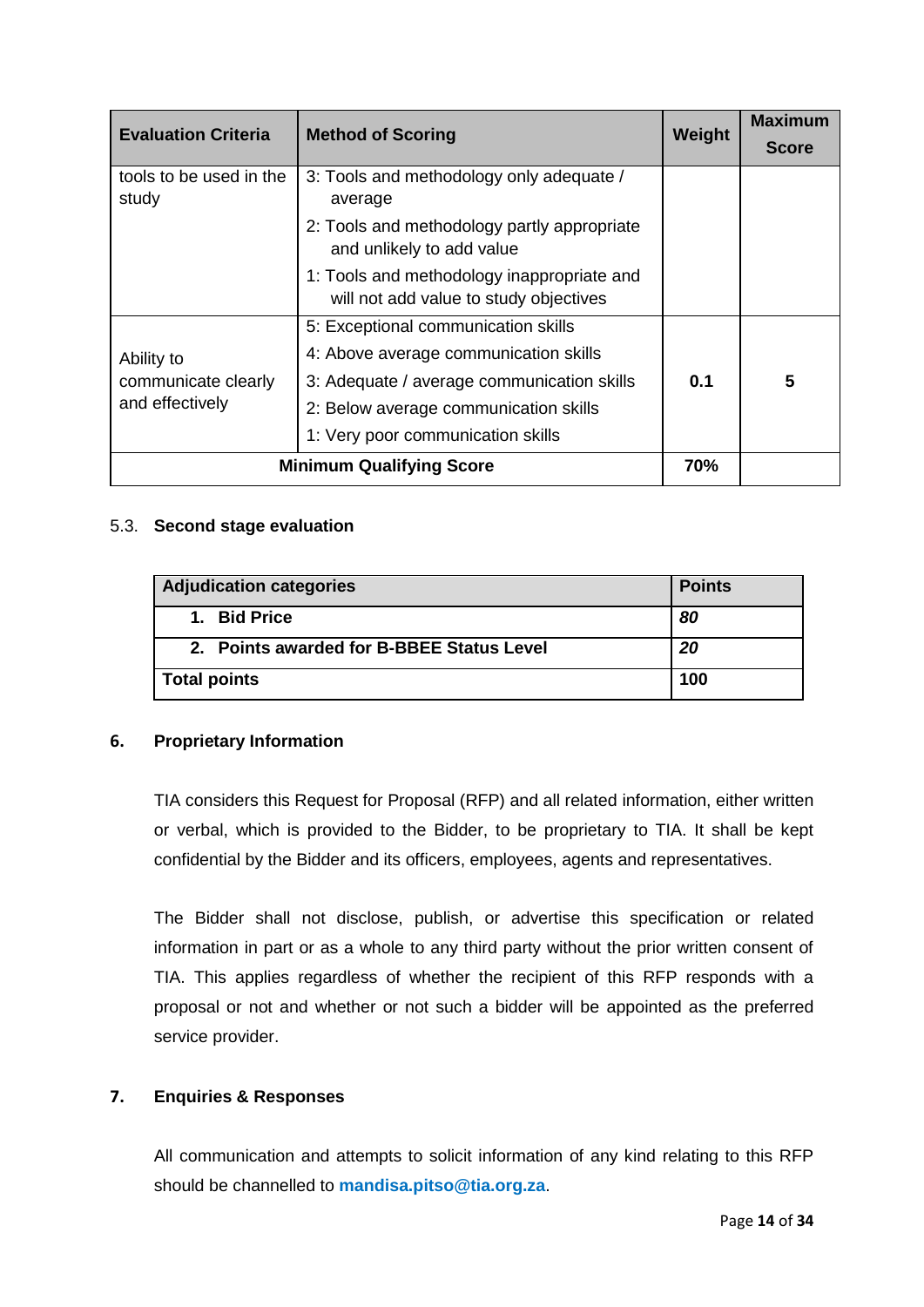### **8. Medium of Communication**

All documentation submitted in response to this RFP must be in English.

### **9. Verification of Documents**

Respondents should check the numbers of the pages to satisfy themselves that none is missing or duplicated. No liability will be accepted by TIA in regard to anything arising from the fact that pages are missing or duplicated.

### **10. Deadline for Submission**

**The proposal should be submitted by 11h00 on Monday, 12 August 2019** in a sealed envelope which must be clearly **marked RFP No. TIA003/2019**, addressed to:

**Technology Innovation Agency 83 Lois Avenue Cnr Lois Avenue and Atterbury Road Menlyn, Pretoria Tel: (012) 472 2700**

It is the responsibility of the prospective supplier to ensure that the proposal is deposited at the above address no later than **11:00 on 12 August 2019**.

**Four copies of each proposal** (with all supporting documents) must be submitted, including the original. In the event of a contradiction between the submitted copies, the original shall take precedence. Telegraphic, telefax and e-mail proposals will not be accepted.

If a courier service company is being used for delivery of the proposal document, the RFP description must be endorsed on the delivery note/courier packaging to ensure that documents are delivered to the correct recipient, as mentioned above.

### **11. Important Notice in Relation to Paragraph 3:**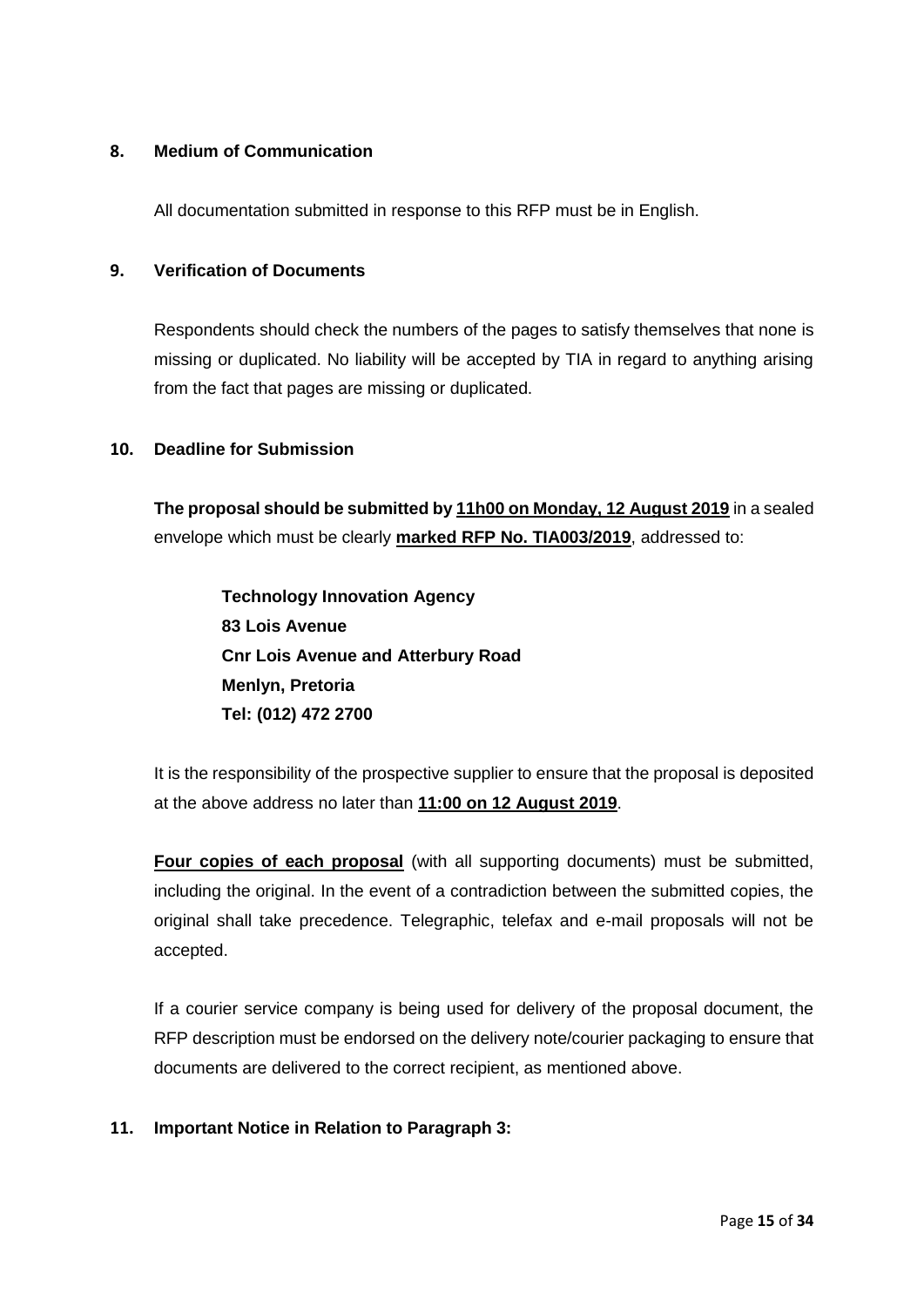Non-inclusion of any of the documents and information as listed in paragraph 3 of this tender will lead to an automatic disqualification.

### **12. Payment**

Payment will be effected within thirty (30) days after receipt of an invoice duly certified by the Head: SECR of TIA as follows:

- 40% when the Summary / Baseline Report had been submitted to and accepted by TIA.
- 40% when the draft Final Report has been submitted to and accepted by TIA
- 20% when the Final Report has been submitted to and accepted by TIA

## **13. Penalties**

A penalty of 1% of the contract value (excluding VAT) will be levied for every day the final report is delivered after the agreed completion date.

### **14. Conclusion**

- 14.1. Failure to comply with any of the terms and conditions as set out above will invalidate the Proposal.
- 14.2. TIA's decision on proposals received shall be final and binding.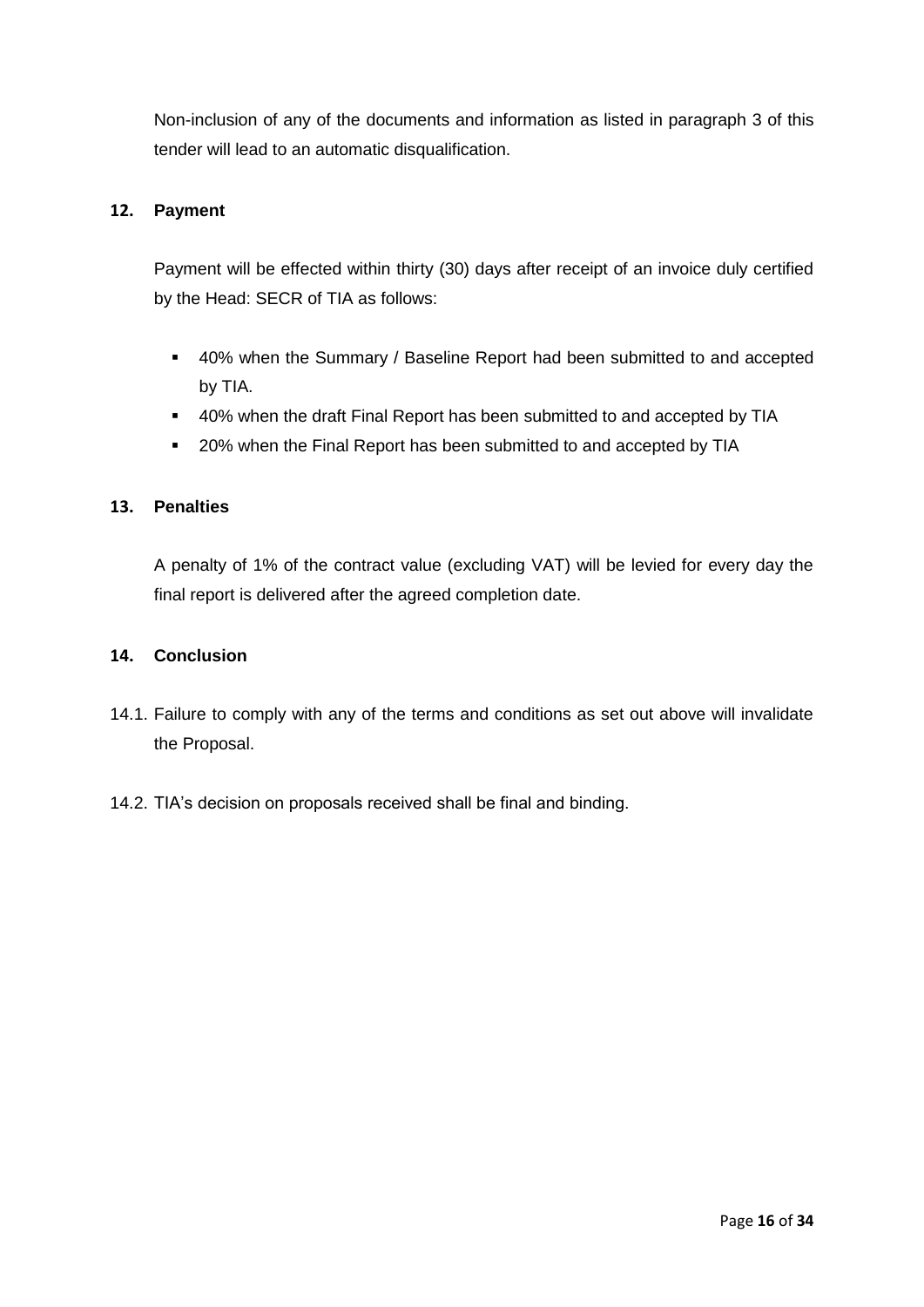# **PART A INVITATION TO BID**

| YOU ARE HEREBY INVITED TO BID FOR REQUIREMENTS OF THE (NAME OF DEPARTMENT/PUBLIC ENTITY)                        |                                                                                                                                                               |                             |                         |                                                   |             |                                                           |           |
|-----------------------------------------------------------------------------------------------------------------|---------------------------------------------------------------------------------------------------------------------------------------------------------------|-----------------------------|-------------------------|---------------------------------------------------|-------------|-----------------------------------------------------------|-----------|
| <b>BID NUMBER:</b>                                                                                              |                                                                                                                                                               | <b>CLOSING DATE:</b>        |                         |                                                   |             | <b>CLOSING TIME:</b>                                      |           |
| <b>DESCRIPTION</b>                                                                                              |                                                                                                                                                               |                             |                         |                                                   |             |                                                           |           |
| BID RESPONSE DOCUMENTS MAY BE DEPOSITED IN THE BID BOX SITUATED AT (STREET ADDRESS)                             |                                                                                                                                                               |                             |                         |                                                   |             |                                                           |           |
|                                                                                                                 |                                                                                                                                                               |                             |                         |                                                   |             |                                                           |           |
|                                                                                                                 |                                                                                                                                                               |                             |                         |                                                   |             |                                                           |           |
|                                                                                                                 |                                                                                                                                                               |                             |                         |                                                   |             |                                                           |           |
|                                                                                                                 |                                                                                                                                                               |                             |                         |                                                   |             |                                                           |           |
| <b>BIDDING PROCEDURE ENQUIRIES MAY BE DIRECTED TO</b>                                                           |                                                                                                                                                               |                             |                         | <b>TECHNICAL ENQUIRIES MAY BE DIRECTED TO:</b>    |             |                                                           |           |
| <b>CONTACT PERSON</b>                                                                                           |                                                                                                                                                               |                             | <b>CONTACT PERSON</b>   |                                                   |             |                                                           |           |
| <b>TELEPHONE NUMBER</b>                                                                                         |                                                                                                                                                               |                             | TELEPHONE NUMBER        |                                                   |             |                                                           |           |
| <b>FACSIMILE NUMBER</b>                                                                                         |                                                                                                                                                               |                             | <b>FACSIMILE NUMBER</b> |                                                   |             |                                                           |           |
| <b>E-MAIL ADDRESS</b>                                                                                           |                                                                                                                                                               |                             | <b>E-MAIL ADDRESS</b>   |                                                   |             |                                                           |           |
| <b>SUPPLIER INFORMATION</b>                                                                                     |                                                                                                                                                               |                             |                         |                                                   |             |                                                           |           |
| NAME OF BIDDER                                                                                                  |                                                                                                                                                               |                             |                         |                                                   |             |                                                           |           |
| POSTAL ADDRESS                                                                                                  |                                                                                                                                                               |                             |                         |                                                   |             |                                                           |           |
| STREET ADDRESS                                                                                                  |                                                                                                                                                               |                             |                         |                                                   |             |                                                           |           |
| <b>TELEPHONE NUMBER</b>                                                                                         | CODE                                                                                                                                                          |                             |                         | <b>NUMBER</b>                                     |             |                                                           |           |
| <b>CELLPHONE NUMBER</b>                                                                                         |                                                                                                                                                               |                             |                         |                                                   |             |                                                           |           |
| <b>FACSIMILE NUMBER</b>                                                                                         | CODE                                                                                                                                                          |                             |                         | <b>NUMBER</b>                                     |             |                                                           |           |
| <b>E-MAIL ADDRESS</b>                                                                                           |                                                                                                                                                               |                             |                         |                                                   |             |                                                           |           |
| VAT REGISTRATION<br><b>NUMBER</b>                                                                               |                                                                                                                                                               |                             |                         |                                                   |             |                                                           |           |
| <b>SUPPLIER</b>                                                                                                 | <b>TAX</b>                                                                                                                                                    |                             |                         | <b>CENTRAL</b>                                    |             |                                                           |           |
| <b>COMPLIANCE STATUS</b>                                                                                        | COMPLIANCE                                                                                                                                                    |                             | <b>OR</b>               | <b>SUPPLIER</b>                                   |             |                                                           |           |
|                                                                                                                 | <b>SYSTEM PIN:</b>                                                                                                                                            |                             |                         | <b>DATABASE</b><br>No:                            | <b>MAAA</b> |                                                           |           |
| <b>B-BBEE STATUS</b>                                                                                            |                                                                                                                                                               | <b>TICK APPLICABLE BOXI</b> |                         | <b>B-BBEE STATUS LEVEL SWORN</b>                  |             | <b>ITICK APPLICABLE BOXI</b>                              |           |
| <b>LEVEL VERIFICATION</b>                                                                                       |                                                                                                                                                               |                             | <b>AFFIDAVIT</b>        |                                                   |             |                                                           |           |
| <b>CERTIFICATE</b>                                                                                              |                                                                                                                                                               |                             |                         |                                                   |             |                                                           |           |
|                                                                                                                 | $\Box$ Yes                                                                                                                                                    | $\Box$ No                   |                         |                                                   |             | $\Box$ Yes                                                | $\Box$ No |
| [A B-BBEE STATUS LEVEL VERIFICATION CERTIFICATE/ SWORN AFFIDAVIT (FOR EMES & QSEs) MUST BE SUBMITTED IN         |                                                                                                                                                               |                             |                         |                                                   |             |                                                           |           |
| <b>ORDER TO QUALIFY FOR PREFERENCE POINTS FOR B-BBEE]</b><br>ARE YOU THE                                        |                                                                                                                                                               |                             |                         |                                                   |             |                                                           |           |
| <b>ACCREDITED</b>                                                                                               |                                                                                                                                                               |                             |                         |                                                   |             |                                                           |           |
| REPRESENTATIVE IN                                                                                               |                                                                                                                                                               |                             |                         | ARE YOU A FOREIGN BASED<br>SUPPLIER FOR THE GOODS |             | $\Box$ Yes                                                | $\Box$ No |
| SOUTH AFRICA FOR                                                                                                | $\Box$ Yes                                                                                                                                                    | $\square$ No                |                         | <b>/SERVICES /WORKS OFFERED?</b>                  |             |                                                           |           |
| THE GOODS<br>/SERVICES /WORKS                                                                                   | [IF YES ENCLOSE PROOF]                                                                                                                                        |                             |                         |                                                   |             | <b>IF YES, ANSWER THE</b><br><b>QUESTIONNAIRE BELOW 1</b> |           |
| OFFERED?                                                                                                        |                                                                                                                                                               |                             |                         |                                                   |             |                                                           |           |
| <b>QUESTIONNAIRE TO BIDDING FOREIGN SUPPLIERS</b>                                                               |                                                                                                                                                               |                             |                         |                                                   |             |                                                           |           |
| IS THE ENTITY A RESIDENT OF THE REPUBLIC OF SOUTH AFRICA (RSA)?                                                 |                                                                                                                                                               |                             |                         |                                                   |             | <b>YES</b>                                                | ∏ NO      |
| YES  <br>DOES THE ENTITY HAVE A BRANCH IN THE RSA?<br><b>NO</b>                                                 |                                                                                                                                                               |                             |                         |                                                   |             |                                                           |           |
|                                                                                                                 | DOES THE ENTITY HAVE A PERMANENT ESTABLISHMENT IN THE RSA?<br><b>YES</b><br>NO.<br>DOES THE ENTITY HAVE ANY SOURCE OF INCOME IN THE RSA?<br>YES<br><b>INO</b> |                             |                         |                                                   |             |                                                           |           |
| IS THE ENTITY LIABLE IN THE RSA FOR ANY FORM OF TAXATION?                                                       |                                                                                                                                                               |                             |                         |                                                   |             | YES I                                                     | NO        |
| IF THE ANSWER IS "NO" TO ALL OF THE ABOVE, THEN IT IS NOT A REQUIREMENT TO REGISTER FOR A TAX COMPLIANCE STATUS |                                                                                                                                                               |                             |                         |                                                   |             |                                                           |           |
| SYSTEM PIN CODE FROM THE SOUTH AFRICAN REVENUE SERVICE (SARS) AND IF NOT REGISTER AS PER 2.3 BELOW.             |                                                                                                                                                               |                             |                         |                                                   |             |                                                           |           |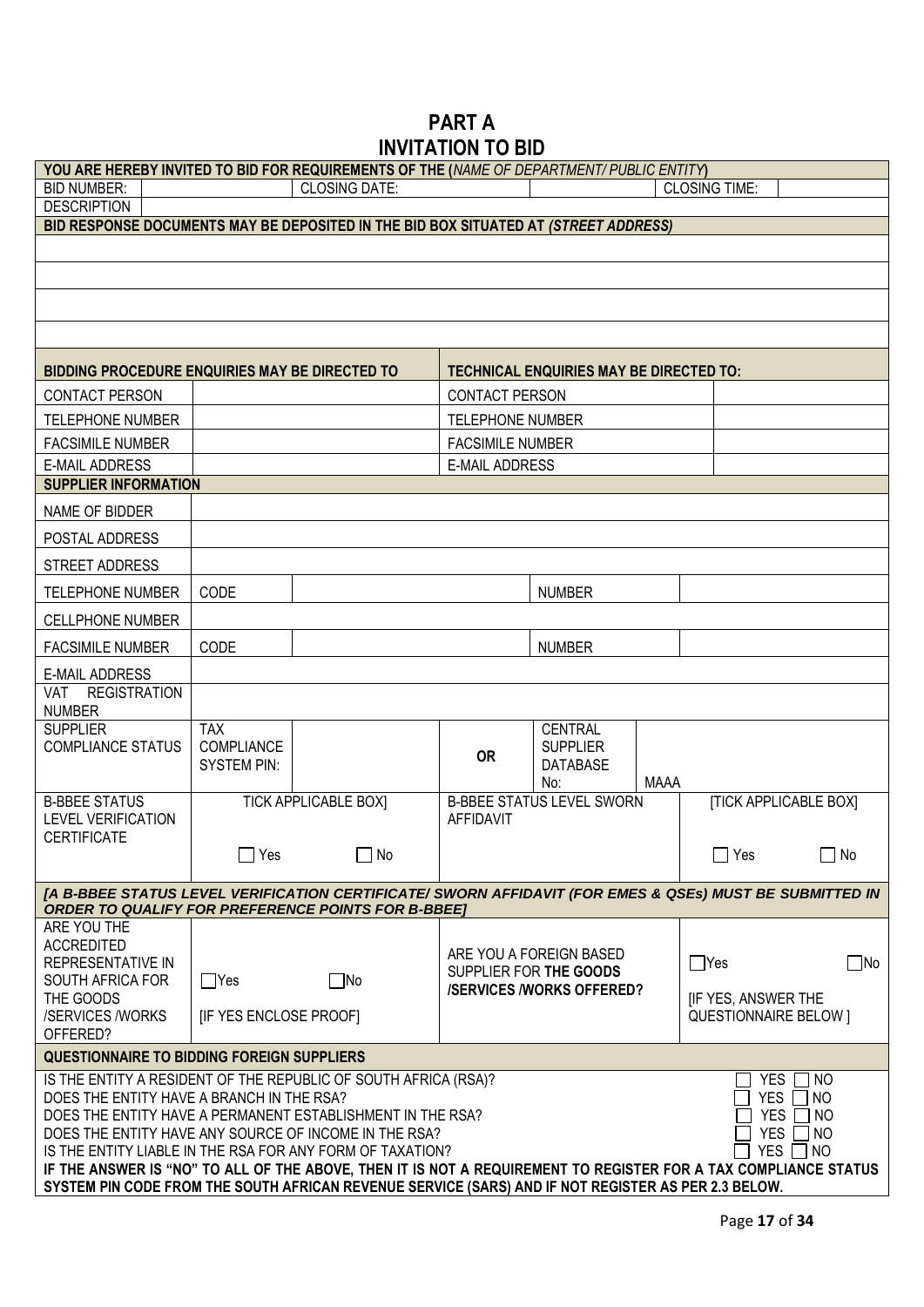**PART B TERMS AND CONDITIONS FOR BIDDING**

| 1 <sub>1</sub> | <b>BID SUBMISSION:</b>                                                                                                                            |
|----------------|---------------------------------------------------------------------------------------------------------------------------------------------------|
|                | 1.1. BIDS MUST BE DELIVERED BY THE STIPULATED TIME TO THE CORRECT ADDRESS. LATE BIDS WILL NOT                                                     |
|                | BE ACCEPTED FOR CONSIDERATION.                                                                                                                    |
|                | 1.2. ALL BIDS MUST BE SUBMITTED ON THE OFFICIAL FORMS PROVIDED-(NOT TO BE RE-TYPED) OR IN THE                                                     |
|                | MANNER PRESCRIBED IN THE BID DOCUMENT.                                                                                                            |
|                | 1.3. THIS BID IS SUBJECT TO THE PREFERENTIAL PROCUREMENT POLICY FRAMEWORK ACT, 2000 AND THE                                                       |
|                | PREFERENTIAL PROCUREMENT REGULATIONS, 2017, THE GENERAL CONDITIONS OF CONTRACT (GCC)                                                              |
|                | AND, IF APPLICABLE, ANY OTHER SPECIAL CONDITIONS OF CONTRACT.                                                                                     |
|                | 1.4. THE SUCCESSFUL BIDDER WILL BE REQUIRED TO FILL IN AND SIGN A WRITTEN CONTRACT FORM                                                           |
|                | (SBD7).                                                                                                                                           |
|                |                                                                                                                                                   |
| 2.             | <b>TAX COMPLIANCE REQUIREMENTS</b>                                                                                                                |
| 2.1            | BIDDERS MUST ENSURE COMPLIANCE WITH THEIR TAX OBLIGATIONS.                                                                                        |
| 2.2            | BIDDERS ARE REQUIRED TO SUBMIT THEIR UNIQUE PERSONAL IDENTIFICATION NUMBER (PIN) ISSUED                                                           |
|                | BY SARS TO ENABLE THE ORGAN OF STATE TO VERIFY THE TAXPAYER'S PROFILE AND TAX STATUS.                                                             |
| 2.3            | APPLICATION FOR TAX COMPLIANCE STATUS (TCS) PIN MAY BE MADE VIA E-FILING THROUGH THE SARS                                                         |
|                | WEBSITE WWW.SARS.GOV.ZA.                                                                                                                          |
| 2.4            | BIDDERS MAY ALSO SUBMIT A PRINTED TCS CERTIFICATE TOGETHER WITH THE BID.                                                                          |
| 2.5            | IN BIDS WHERE CONSORTIA / JOINT VENTURES / SUB-CONTRACTORS ARE INVOLVED, EACH PARTY MUST<br>SUBMIT A SEPARATE TCS CERTIFICATE / PIN / CSD NUMBER. |
| 2.6            | WHERE NO TCS PIN IS AVAILABLE BUT THE BIDDER IS REGISTERED ON THE CENTRAL SUPPLIER                                                                |
|                | DATABASE (CSD), A CSD NUMBER MUST BE PROVIDED.                                                                                                    |
| 2.7            | NO BIDS WILL BE CONSIDERED FROM PERSONS IN THE SERVICE OF THE STATE, COMPANIES WITH                                                               |
|                | DIRECTORS WHO ARE PERSONS IN THE SERVICE OF THE STATE, OR CLOSE CORPORATIONS WITH                                                                 |
|                | MEMBERS PERSONS IN THE SERVICE OF THE STATE."                                                                                                     |
|                |                                                                                                                                                   |
|                | NB: FAILURE TO PROVIDE / OR COMPLY WITH ANY OF THE ABOVE PARTICULARS MAY RENDER THE BID                                                           |
|                | <b>INVALID.</b>                                                                                                                                   |
|                |                                                                                                                                                   |

SIGNATURE OF BIDDER: ……………………………………………

CAPACITY UNDER WHICH THIS BID IS SIGNED: ……………………………………………

(Proof of authority must be submitted e.g. company resolution)

DATE: …………………………………………...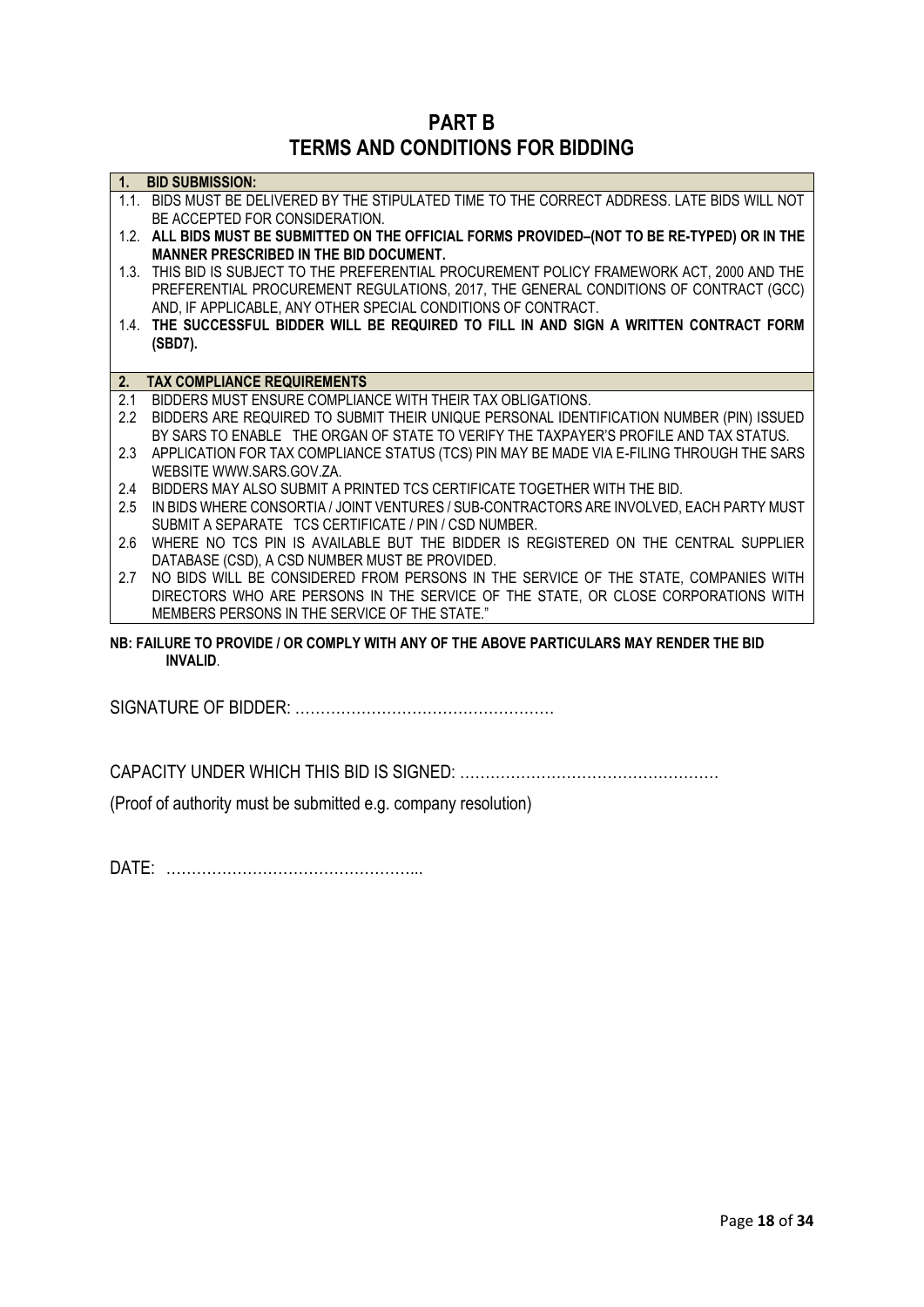### **DECLARATION OF INTEREST**

1. Any legal person, including persons employed by the state<sup>1</sup>, or persons having a kinship with persons employed by the state, including a blood relationship, may make an offer or offers in terms of this invitation to bid (includes a price quotation, advertised competitive bid, limited bid or proposal). In view of possible allegations of favouritism, should the resulting bid, or part thereof, be awarded to persons employed by the state, or to persons connected with or related to them, it is required that the bidder or his/her authorised representative declare his/her position in relation to the evaluating/adjudicating authority where the bidder is employed by the state; and/or the legal person on whose behalf the bidding document is signed, has a relationship with persons/a person who are/is involved in the evaluation and or adjudication of the bid(s), or where it is known that such a relationship exists between the person or persons for or on whose behalf the declarant acts and persons who are involved with the evaluation and or adjudication of the bid.

# 2. T**o give effect to the above, the following questionnaire must be completed and submitted with the bid.**

2.1 Full Name of bidder or his or her representative: 2.2 Identity Number: 2.3 Position occupied in the Company (director, trustee, shareholder<sup>2</sup>): 2.4 Company Registration Number: 2.5 Tax Reference Number:

 $\overline{\phantom{a}}$ 

<sup>1</sup> "State" means –

a) any national or provincial department, national or provincial public entity or constitutional institution within the meaning of the Public Finance Management Act, 1999 (Act No. 1 of 1999);

b) any municipality or municipal entity;

c) provincial legislature;

d) national Assembly or the national Council of provinces; or

e) Parliament.

<sup>2</sup> "Shareholder" means a person who owns shares in the company and is actively involved in the management of the enterprise or business and exercises control over the enterprise.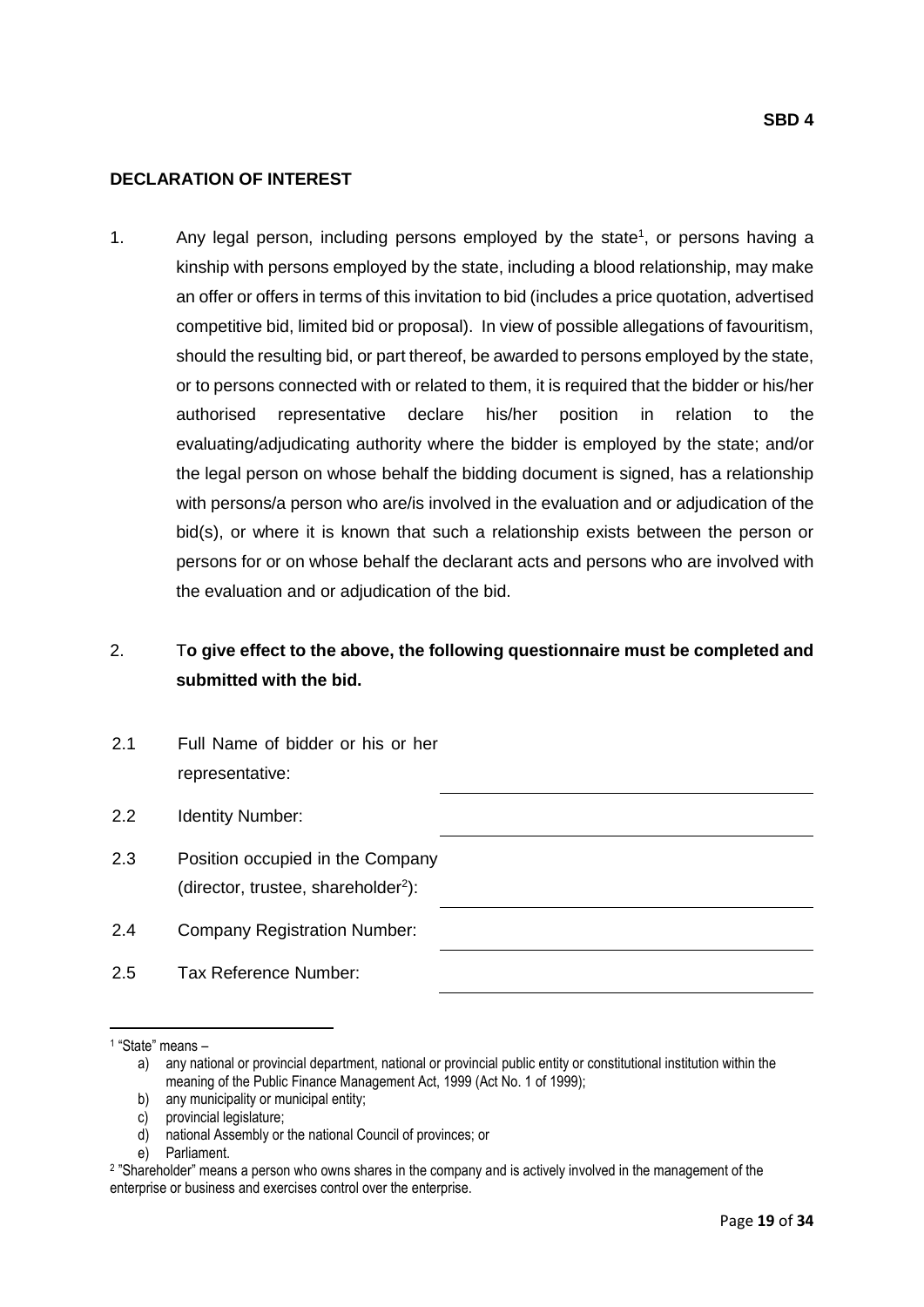- 2.6 VAT Registration Number:
- 2.6.1 The names of all directors / trustees / shareholders / members, their individual identity numbers, tax reference numbers and, if applicable, employee / PERSAL numbers must be indicated in paragraph 3 below.
- 2.7 Are you or any person connected with the bidder presently employed by the state? **YES / NO**
- 2.7.1 If yes, furnish the following particulars:

Name of person / director / trustee / shareholder/ member:

Name of state institution at which you or the person connected to the bidder is employed:

Position occupied in the state institution:

Any other particulars:

- 2.7.2 If you are presently employed by the state, did you obtain the appropriate authority to undertake remunerative work outside **YES / NO** employment in the public sector?
- 2.7.2.1 If yes, did you attached proof of such authority to the bid document? *(Note: Failure to submit proof of such authority, where applicable, may*  **YES / NO** *result in the disqualification of the bid.)*
- 2.7.2.2 If no, furnish reasons for non-submission of such proof: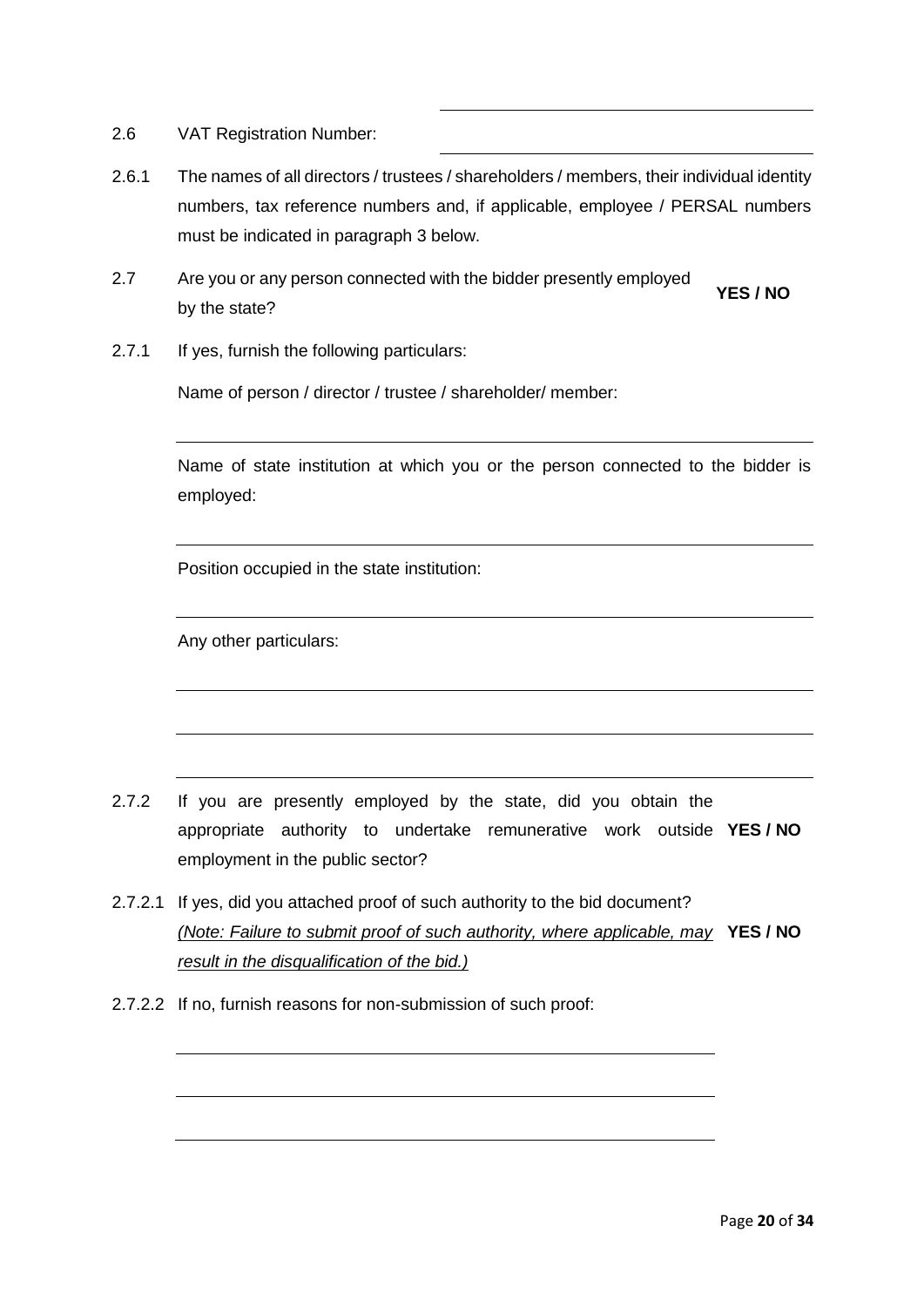2.8 Did you or your spouse, or any of the company's directors / trustees / shareholders / members or their spouses conduct business with the **YES / NO** state in the previous twelve months? 2.8.1 If yes, furnish particulars: 2.9 Do you, or any person connected with the bidder, have any relationship (family, friend, other) with a person employed by the state and who may **YES / NO** be involved with the evaluation and or adjudication of this bid? 2.9.1 If yes, furnish particulars: 2.10 Are you, or any person connected with the bidder, aware of any relationship (family, friend, other) between any other bidder and any person employed by the state who may be involved with the evaluation and or adjudication of this bid? **YES/NO** 2.10.1 If yes, furnish particulars: 2.11 Do you or any of the directors / trustees / shareholders / members of the company have any interest in any other related companies whether or **YES/NO** not they are bidding for this contract? 2.11.1 If yes, furnish particulars: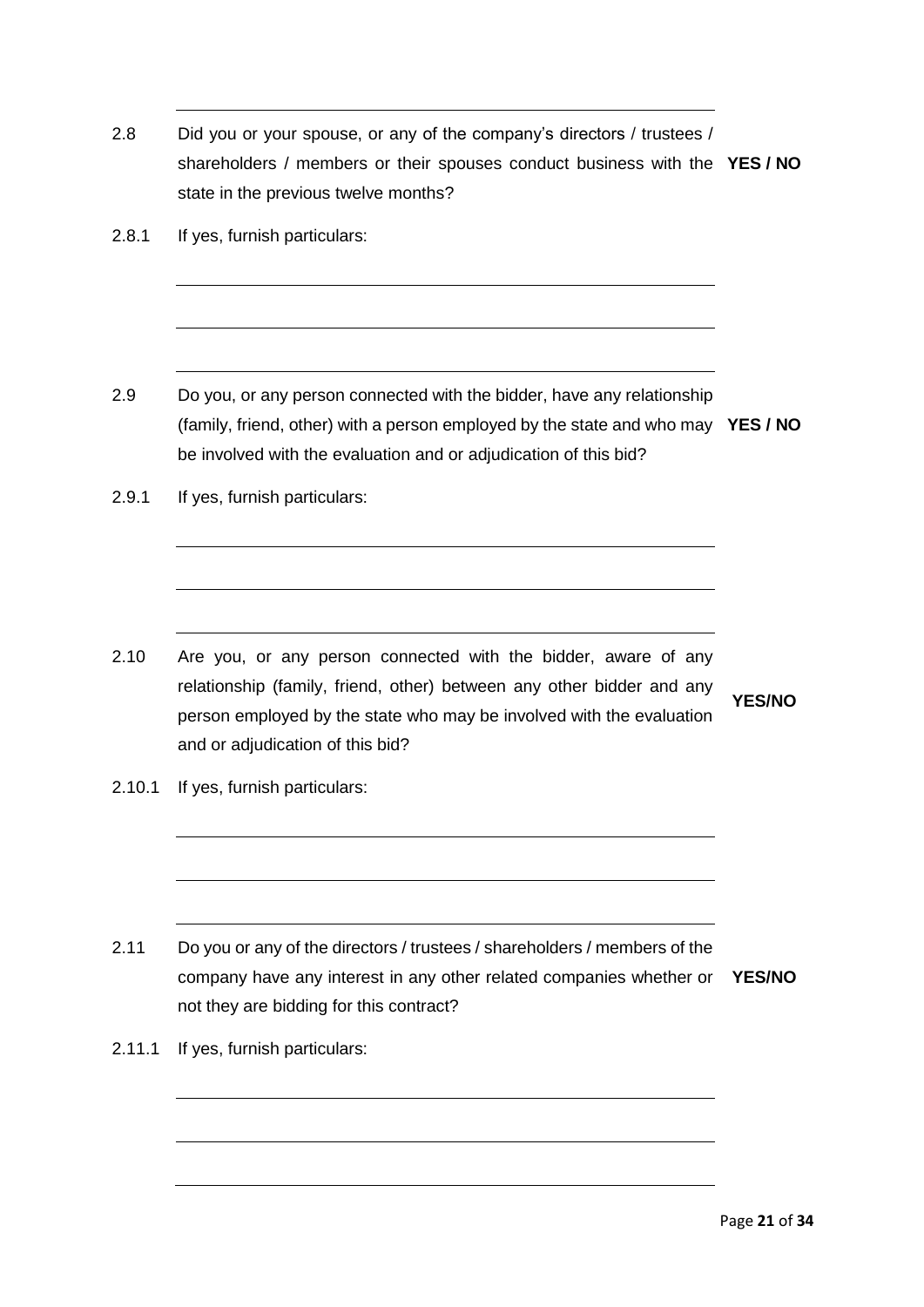3. Full details of directors / trustees / members / shareholders.

| <b>Full Name</b> | <b>Identity Number</b> | <b>Personal Tax</b>     | <b>State Employee</b>  |
|------------------|------------------------|-------------------------|------------------------|
|                  |                        | <b>Reference Number</b> | <b>Number / PERSAL</b> |
|                  |                        |                         | <b>Number</b>          |
|                  |                        |                         |                        |
|                  |                        |                         |                        |
|                  |                        |                         |                        |
|                  |                        |                         |                        |
|                  |                        |                         |                        |
|                  |                        |                         |                        |

## 4. **DECLARATION**

I, THE UNDERSIGNED (NAME)………………………………………………………………………

CERTIFY THAT THE INFORMATION FURNISHED IN PARAGRAPHS 2 and 3 ABOVE IS CORRECT.

I ACCEPT THAT THE STATE MAY REJECT THE BID OR ACT AGAINST ME IN TERMS OF PARAGRAPH 23 OF THE GENERAL CONDITIONS OF CONTRACT SHOULD THIS DECLARATION PROVE TO BE FALSE.

| Signature | Date           |
|-----------|----------------|
|           |                |
|           |                |
|           |                |
| Position  | Name of bidder |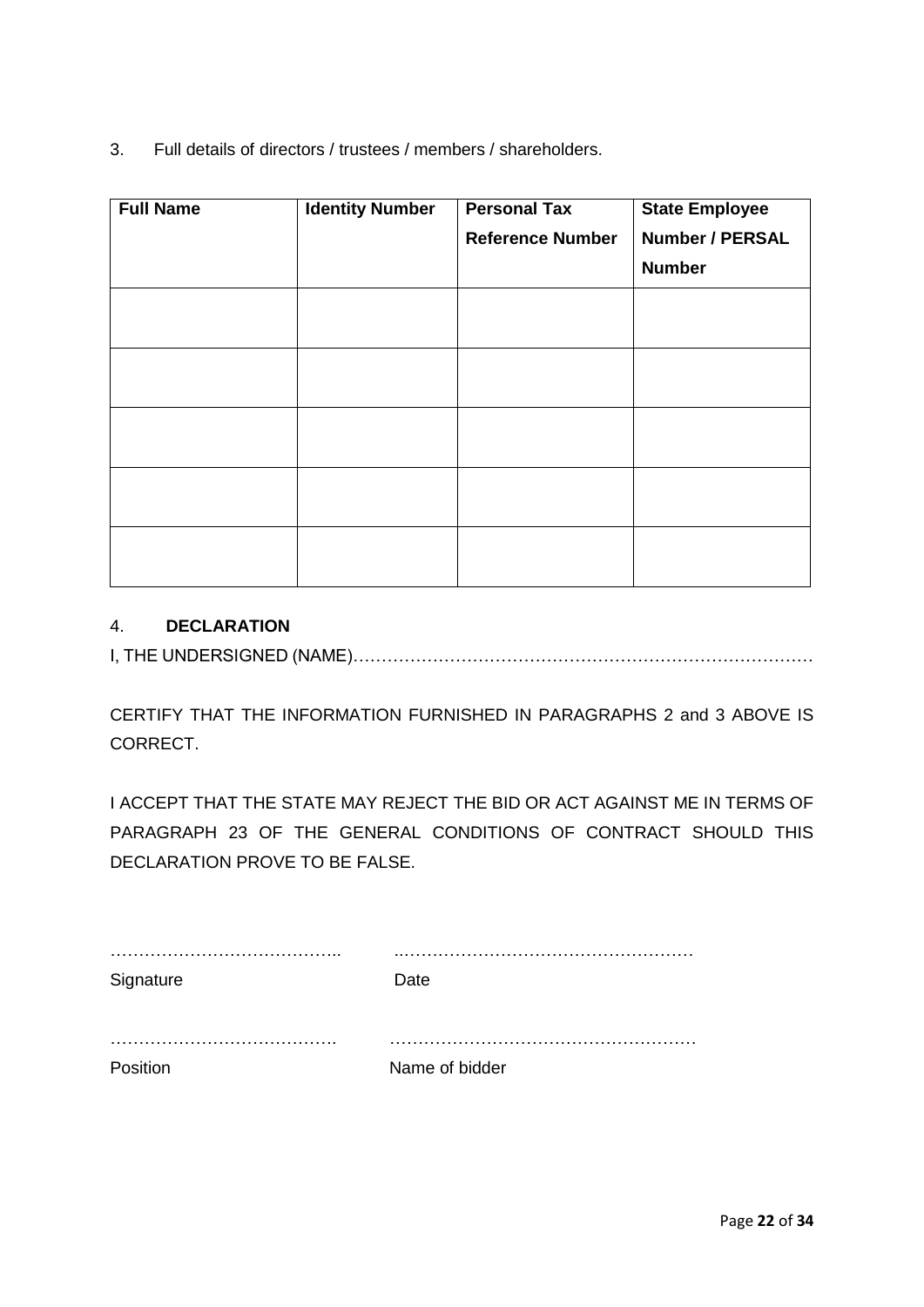# **PREFERENCE POINTS CLAIM FORM IN TERMS OF THE PREFERENTIAL PROCUREMENT REGULATIONS 2011**

This preference form must form part of all bids invited. It contains general information and serves as a claim form for preference points for Broad-Based Black Economic Empowerment (B-BBEE) Status Level of Contribution

# **NB: BEFORE COMPLETING THIS FORM, BIDDERS MUST STUDY THE GENERAL CONDITIONS, DEFINITIONS AND DIRECTIVES APPLICABLE IN RESPECT OF B-BBEE, AS PRESCRIBED IN THE PREFERENTIAL PROCUREMENT REGULATIONS, 2011.**

### **1. GENERAL CONDITIONS**

- 1.1 The following preference point systems are applicable to all bids:
	- the 80/20 system for requirements with a Rand value of up to R50 000 000 (all applicable taxes included); and
	- the 90/10 system for requirements with a Rand value above R50 000 000 (all applicable taxes included).
- 1.2 The value of this bid is estimated to exceed/not exceed R50 000 000 (all applicable taxes included) and therefore the 80/20 system shall be applicable.
- 1.3 Preference points for this bid shall be awarded for:
	- (a) Price; and
	- (b) B-BBEE Status Level of Contribution.
- 1.3.1 The maximum points for this bid are allocated as follows:

### **1.3.1.1POINTS**

**1.3.1.2 PRICE** …………..

## **1.3.1.3 B-BBEE STATUS LEVEL OF CONTRIBUTION** …………...

**Total points for Price and B-BBEE must not exceed 100**

1.4 Failure on the part of a bidder to fill in and/or to sign this form and submit a B-BBEE Verification Certificate from a Verification Agency accredited by the South African Accreditation System (SANAS) or a Registered Auditor approved by the Independent Regulatory Board of Auditors (IRBA) or an Accounting Officer as contemplated in the Close Corporation Act (CCA) together with the bid, will be interpreted to mean that preference points for B-BBEE status level of contribution are not claimed.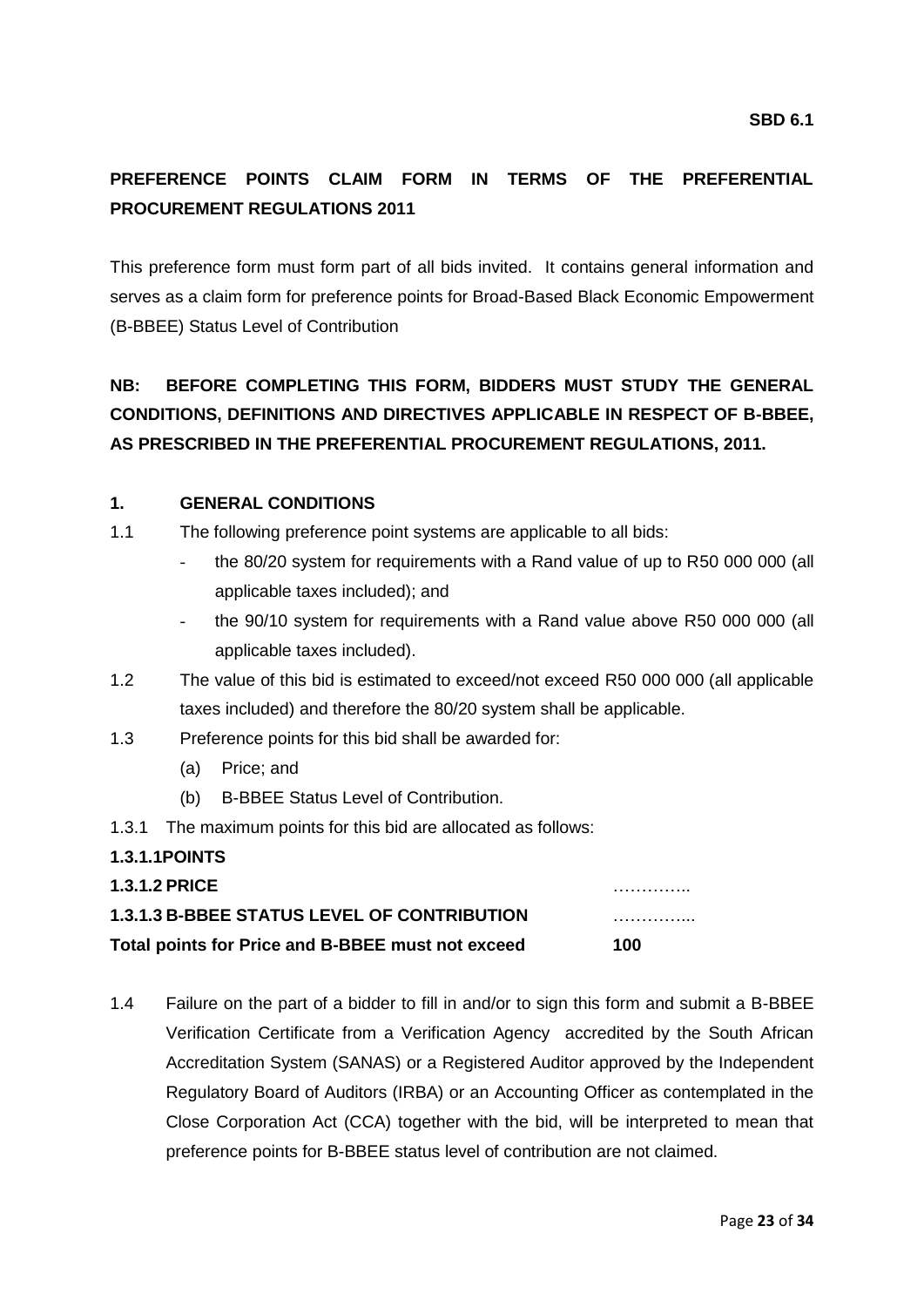1.5. The purchaser reserves the right to require of a bidder, either before a bid is adjudicated or at any time subsequently, to substantiate any claim in regard to preferences, in any manner required by the purchaser.

### **2. DEFINITIONS**

- 2.1 **"all applicable taxes"** includes value-added tax, pay as you earn, income tax, unemployment insurance fund contributions and skills development levies;
- 2.2 **"B-BBEE"** means broad-based black economic empowerment as defined in section 1 of the Broad -Based Black Economic Empowerment Act;
- 2.3 "**B-BBEE status level of contributor"** means the B-BBEE status received by a measured entity based on its overall performance using the relevant scorecard contained in the Codes of Good Practice on Black Economic Empowerment, issued in terms of section 9(1) of the Broad-Based Black Economic Empowerment Act;
- 2.4 **"bid"** means a written offer or proposal in a prescribed or stipulated form in response to an invitation by an organ of state for the provision of services, works or goods, through price quotations, advertised competitive bidding processes or proposals;
- 2.5 **"Broad-Based Black Economic Empowerment Act"** means the Broad-Based Black Economic Empowerment Act, 2003 (Act No. 53 of 2003);
- 2.6 **"comparative price"** means the price after the factors of a non-firm price and all unconditional discounts that can be utilized have been taken into consideration;
- 2.7 **"consortium or joint venture"** means an association of persons for the purpose of combining their expertise, property, capital, efforts, skill and knowledge in an activity for the execution of a contract;
- 2.8 **"contract"** means the agreement that results from the acceptance of a bid by an organ of state;
- 2.9 **"SME"** means any enterprise with an annual total revenue of R5 million or less.
- 2.10 **"Firm price"** means the price that is only subject to adjustments in accordance with the actual increase or decrease resulting from the change, imposition, or abolition of customs or excise duty and any other duty, levy, or tax, which, in terms of the law or regulation, is binding on the contractor and demonstrably has an influence on the price of any supplies, or the rendering costs of any service, for the execution of the contract;
- 2.11 **"functionality"** means the measurement according to predetermined norms, as set out in the bid documents, of a service or commodity that is designed to be practical and useful, working or operating, taking into account, among other factors, the quality, reliability, viability and durability of a service and the technical capacity and ability of a bidder;
- 2.12 **"non-firm prices"** means all prices other than "firm" prices;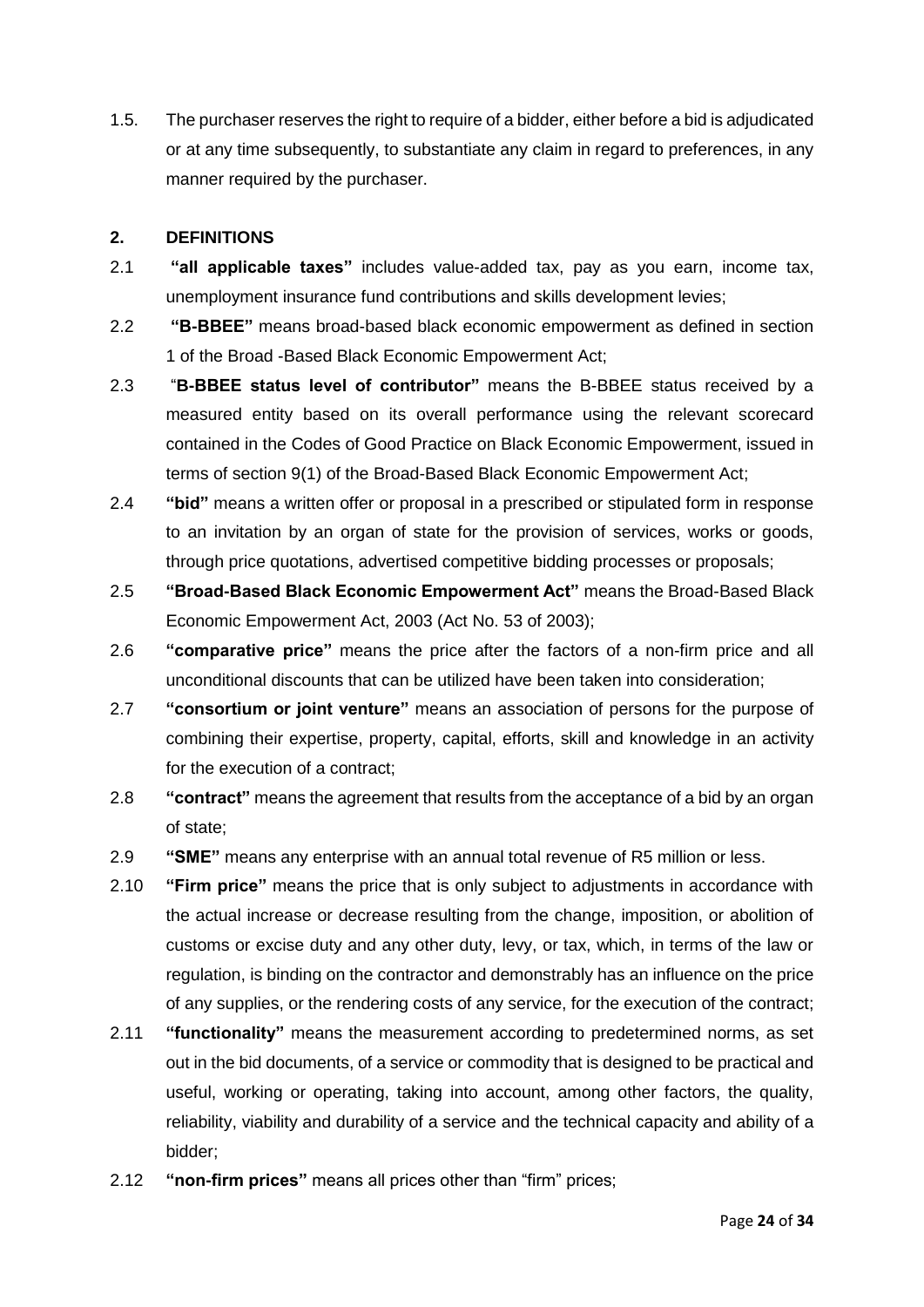- 2.13 **"person"** includes a juristic person;
- 2.14 **"rand value"** means the total estimated value of a contract in South African currency, calculated at the time of bid invitations, and includes all applicable taxes and excise duties;
- 2.15 **"sub-contract"** means the primary contractor's assigning, leasing, making out work to, or employing, another person to support such primary contractor in the execution of part of a project in terms of the contract;
- 2.16 **"total revenue"** bears the same meaning assigned to this expression in the Codes of Good Practice on Black Economic Empowerment, issued in terms of section 9(1) of the Broad-Based Black Economic Empowerment Act and promulgated in the *Government Gazette* on 9 February 2007;
- 2.17 **"trust"** means the arrangement through which the property of one person is made over or bequeathed to a trustee to administer such property for the benefit of another person; and
- 2.18 **"trustee"** means any person, including the founder of a trust, to whom property is bequeathed in order for such property to be administered for the benefit of another person.

## **3. ADJUDICATION USING A POINT SYSTEM**

- 3.1 The bidder obtaining the highest number of total points will be awarded the contract.
- 3.2 Preference points shall be calculated after prices have been brought to a comparative basis taking into account all factors of non-firm prices and all unconditional discounts.
- 3.3 Points scored must be rounded off to the nearest 2 decimal places.
- 3.4 In the event that two or more bids have scored equal total points, the successful bid must be the one scoring the highest number of preference points for B-BBEE.
- 3.5 However, when functionality is part of the evaluation process and two or more bids have scored equal points including equal preference points for B-BBEE, the successful bid must be the one scoring the highest score for functionality.
- 3.6 Should two or more bids be equal in all respects, the award shall be decided by the drawing of lots.

## **4. POINTS AWARDED FOR PRICE**

## 4.1 **THE 80/20 OR 90/10 PREFERENCE POINT SYSTEMS**

A maximum of 80 or 90 points is allocated for price on the following basis:

**80/20 or 90/10**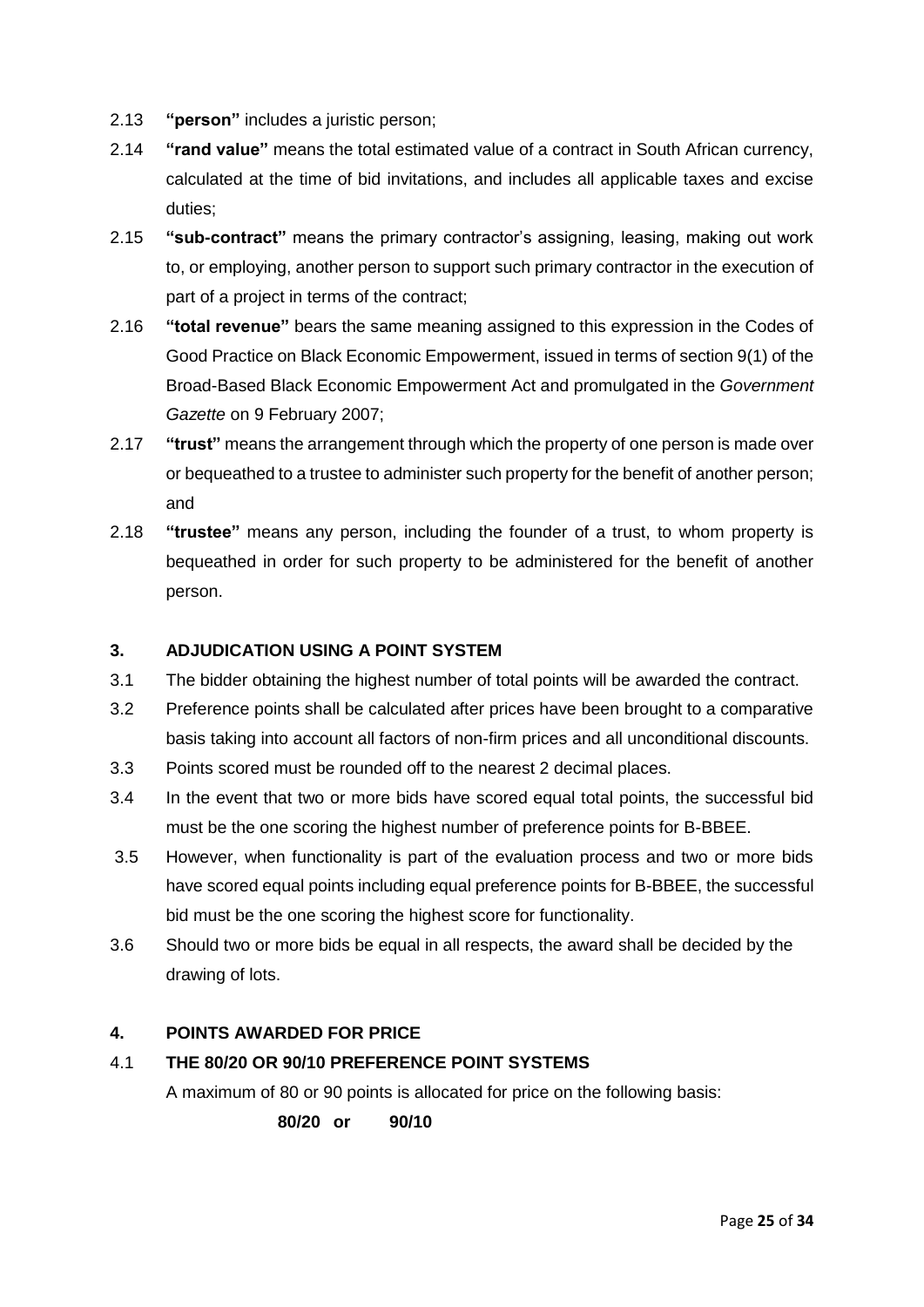$$
Ps = 80 \left( 1 - \frac{Pt - P \min P}{ \min P \min P} \right) \qquad \qquad Ps = 90 \left( 1 - \frac{Pt - P \min P}{ \min P} \right)
$$

Where

- Ps = Points scored for comparative price of bid under consideration
- Pt = Comparative price of bid under consideration

Pmin = Comparative price of lowest acceptable bid

## **5. POINTS AWARDED FOR B-BBEE STATUS LEVEL OF CONTRIBUTION**

5.1 In terms of Regulation 5 (2) and 6 (2) of the Preferential Procurement Regulations, preference points must be awarded to a bidder for attaining the B-BBEE status level of contribution in accordance with the table below:

| <b>Number of points</b> | <b>Number of points</b>       |
|-------------------------|-------------------------------|
| (90/10 system)          | (80/20 system)                |
| 10                      | 20                            |
| 9                       | 18                            |
| 8                       | 16                            |
| 5                       | 12                            |
| $\overline{4}$          | 8                             |
| 3                       | 6                             |
| $\overline{2}$          | $\overline{4}$                |
| 1                       | $\overline{2}$                |
| 0                       | $\overline{0}$                |
|                         |                               |
|                         | <b>B-BBEE Status Level of</b> |

- 5.2 Bidders who qualify as EMEs in terms of the B-BBEE Act must submit a certificate issued by an Accounting Officer as contemplated in the CCA or a Verification Agency accredited by SANAS or a Registered Auditor. Registered auditors do not need to meet the prerequisite for IRBA's approval for the purpose of conducting verification and issuing EMEs with B-BBEE Status Level Certificates.
- 5.3 Bidders other than EMEs must submit their original and valid B-BBEE status level verification certificate or a certified copy thereof, substantiating their B-BBEE rating issued by a Registered Auditor approved by IRBA or a Verification Agency accredited by SANAS.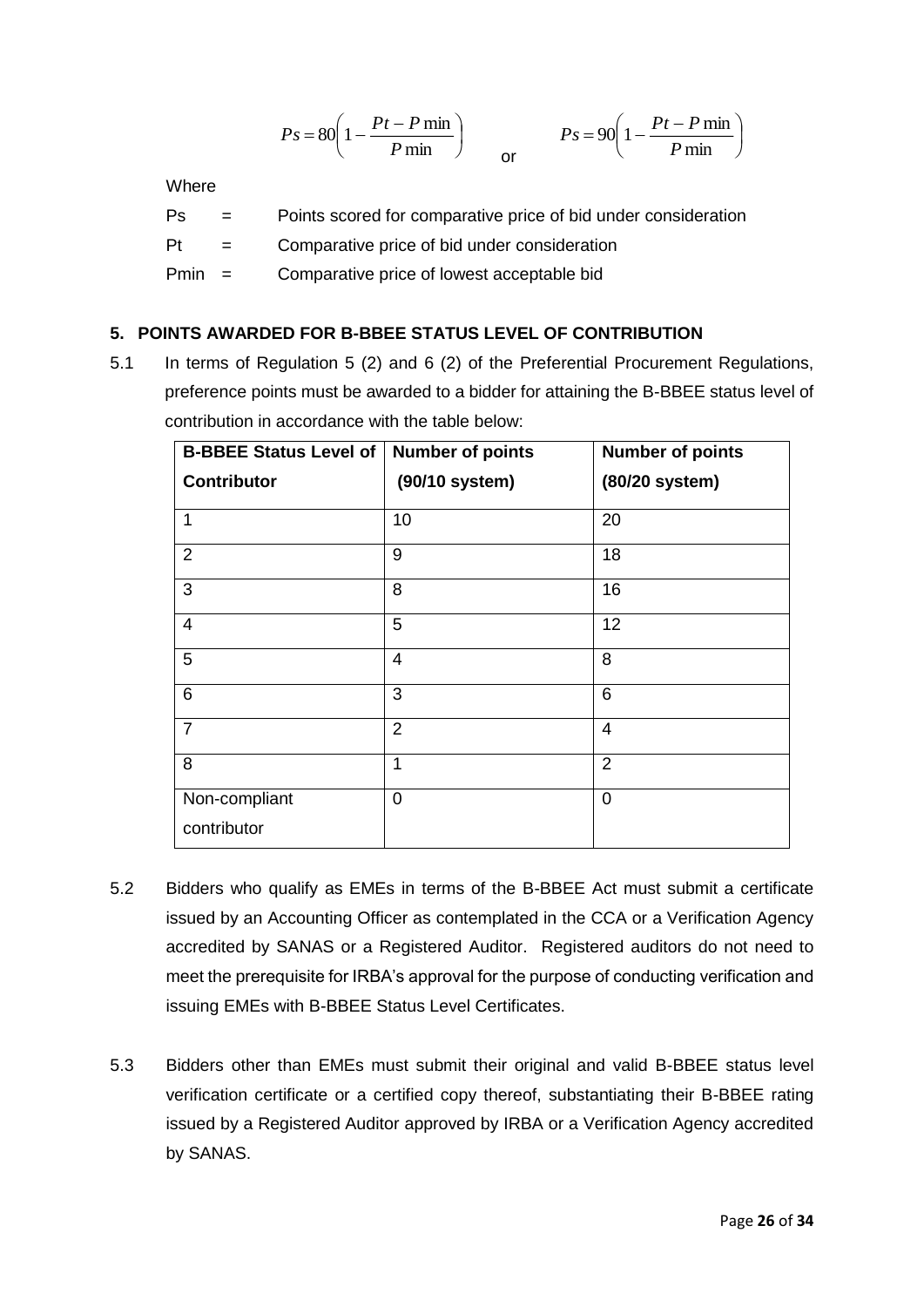- 5.4 A trust, consortium or joint venture, will qualify for points for their B-BBEE status level as a legal entity, provided that the entity submits their B-BBEE status level certificate.
- 5.5 A trust, consortium or joint venture will qualify for points for their B-BBEE status level as an unincorporated entity, provided that the entity submits their consolidated B-BBEE scorecard as if they were a group structure and that such a consolidated B-BBEE scorecard is prepared for every separate bid.
- 5.6 Tertiary institutions and public entities will be required to submit their B-BBEE status level certificates in terms of the specialized scorecard contained in the B-BBEE Codes of Good Practice.
- 5.7 A person will not be awarded points for B-BBEE status level if it is indicated in the bid documents that such a bidder intends sub-contracting more than 25% of the value of the contract to any other enterprise that does not qualify for at least the points that such a bidder qualifies for, unless the intended sub-contractor is an EME that has the capability and ability to execute the sub-contract.
- 5.8 A person awarded a contract may not sub-contract more than 25% of the value of the contract to any other enterprise that does not have an equal or higher B-BBEE status level than the person concerned, unless the contract is sub-contracted to an EME that has the capability and ability to execute the sub-contract.

## **6. BID DECLARATION**

- 6.1 Bidders who claim points in respect of B-BBEE Status Level of Contribution must complete the following:
- 6.1.1 **B-BBEE STATUS LEVEL OF CONTRIBUTION CLAIMED IN TERMS OF PARAGRAPHS 1.3.1.2 AND 5.1**
- 6.1.2 B-BBEE Status Level of Contribution…………=……………(maximum of 10 or 20 points)

(Points claimed in respect of paragraph 7.1 must be in accordance with the table reflected in paragraph 5.1 and must be substantiated by means of a B-BBEE certificate issued by a Verification Agency accredited by SANAS or a Registered Auditor approved by IRBA or an Accounting Officer as contemplated in the CCA).

## **7. SUB-CONTRACTING**

- 7.1 Will any portion of the contract be sub-contracted? YES / NO (delete which is not applicable)
- 7.1.1 If yes, indicate:
	- (i) what percentage of the contract will be subcontracted? .....……………….…%
	- (ii) the name of the sub-contractor?…………………………………………………..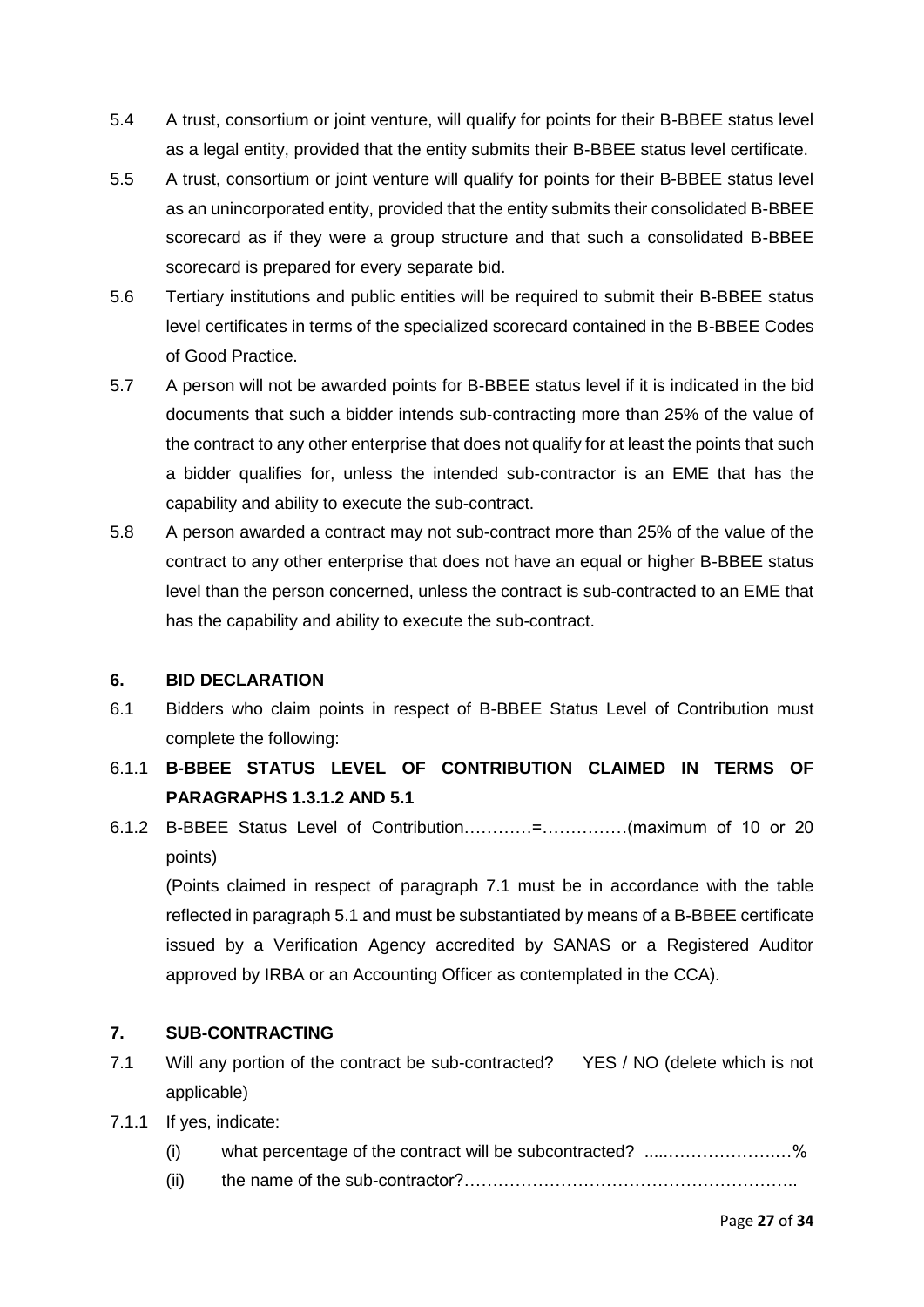- (iii) the B-BBEE status level of the sub-contractor? ………………………………………………………………………
- (iv) whether the sub-contractor is an EME? YES / NO (delete which is not applicable)

### **8. DECLARATION WITH REGARD TO COMPANY/FIRM**

- 8.1 Name of company/firm :
- 8.2 VAT registration number :
- 8.3 Company registration number………………………………………………………….
- 8.4 TYPE OF COMPANY/ FIRM
	- □ Partnership/Joint Venture / Consortium
	- □ One person business/sole propriety
	- D Close corporation
	- Company
	- (Pty) Limited

[Tick applicable box]

### 8.5 DESCRIBE PRINCIPAL BUSINESS ACTIVITIES

………………………………………………………………………………………………… ………………………………………………………………………………………………… ………………………………………………………………………………………………… ………………………………………………………………………………………………… …………………………………………………………………………………………………

### 8.6 COMPANY CLASSIFICATION

- Manufacturer
- Supplier
- D Professional service provider
- □ Other service providers, e.g. transporter, etc.
- [Tick applicable box]
- 8.7 Total number of years the company/firm has been in business? ………………?
- 8.8 I/we, the undersigned, who is / are duly authorised to do so on behalf of the company/firm, certify that the points claimed, based on the B-BBEE status level of contribution indicated in paragraph 7 of the foregoing certificate, qualifies the company/ firm for the preference(s) shown and I / we acknowledge that:
	- (i) The information furnished is true and correct;
	- (ii) The preference points claimed are in accordance with the General Conditions as indicated in paragraph 1 of this form.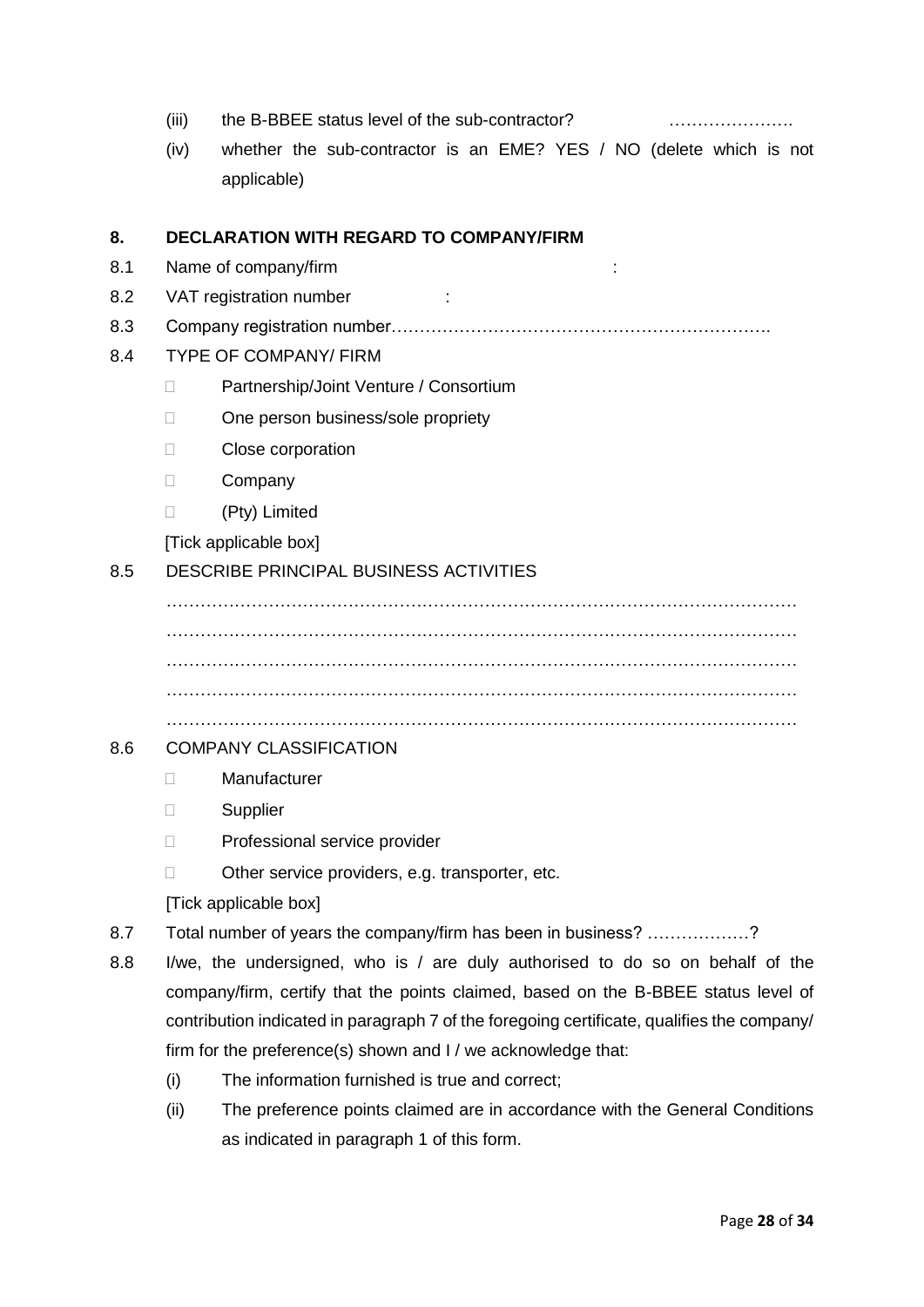- (iii) In the event of a contract being awarded as a result of points claimed as shown in paragraph 7, the contractor may be required to furnish documentary proof to the satisfaction of the purchaser that the claims are correct;
- (iv) If the B-BBEE status level of contribution has been claimed or obtained on a fraudulent basis or any of the conditions of contract have not been fulfilled, the purchaser may, in addition to any other remedy it may have –
	- (a) disqualify the person from the bidding process;
	- (b) recover costs, losses or damages it has incurred or suffered as a result of that person's conduct;
	- (c) cancel the contract and claim any damages which it has suffered as a result of having to make less favourable arrangements due to such cancellation;
	- (d) restrict the bidder or contractor, its shareholders and directors, or only the shareholders and directors who acted on a fraudulent basis, from obtaining business from any organ of state for a period not exceeding 10 years, after the '*audi alteram partem'* ('hear the other side') rule has been applied; and
	- (e) forward the matter for criminal prosecution

### **WITNESSES:**

| 2. |  |
|----|--|

| SIGNATURE(S) OF BIDDER(S) |  |
|---------------------------|--|
|                           |  |
|                           |  |
| <b>PHYSICAL ADDRESS:</b>  |  |
|                           |  |
|                           |  |
|                           |  |
|                           |  |
|                           |  |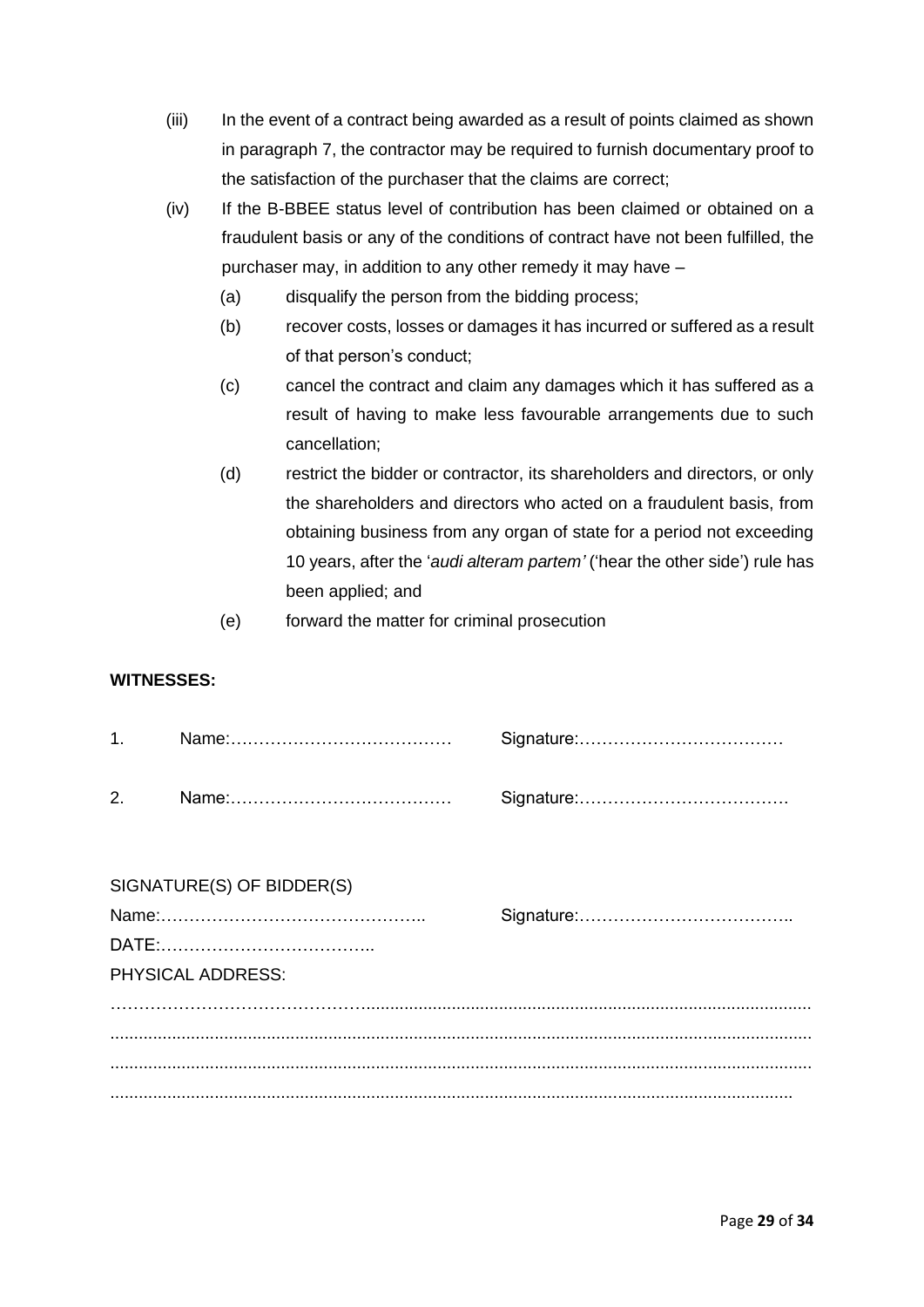### **DECLARATION OF BIDDER'S PAST SUPPLY CHAIN MANAGEMENT PRACTICES**

- 1 This Standard Bidding Document must form part of all bids invited.
- 2 It serves as a declaration to be used by institutions in ensuring that when goods and services are being procured, all reasonable steps are taken to combat the abuse of the supply chain management system.
- 3 The bid of any bidder may be disregarded if that bidder, or any of its directors have
	- a. abused the institution's supply chain management system;
	- b. committed fraud or any other improper conduct in relation to such system; or
	- c. failed to perform on any previous contract.

In order to give effect to the above, the following questionnaire must be completed and submitted with the bid. Item  $Q$ uestion = Yes or No with particulars

4.1 Is the bidder or any of its directors listed on the National Treasury's Database of Restricted Suppliers as companies or persons prohibited from doing business with the public sector?

Yes or No

4.1.1 If yes, furnish particulars:

………………………………………………………………………………………………… …………………………………………………………………………………………………

…………………………………………………………………………………………………

(Companies or persons who are listed on this Database were informed in writing of this restriction by the Accounting Officer/Authority of the institution that imposed the restriction after the audi alteram partem rule was applied).

[The Database of Restricted Suppliers now resides on the National Treasury's website(www.treasury.gov.za) and can be accessed by clicking on its link at the bottom of the home page.]

4.2 Is the bidder or any of its directors listed on the Register for Tender Defaulters in terms of section 29 of the Prevention and Combating of Corrupt Activities Act (No 12 of 2004)?

The Register for Tender Defaulters can be accessed on the National Treasury's website (www.treasury.gov.za) by clicking on its link at the bottom of the home page. Yes or No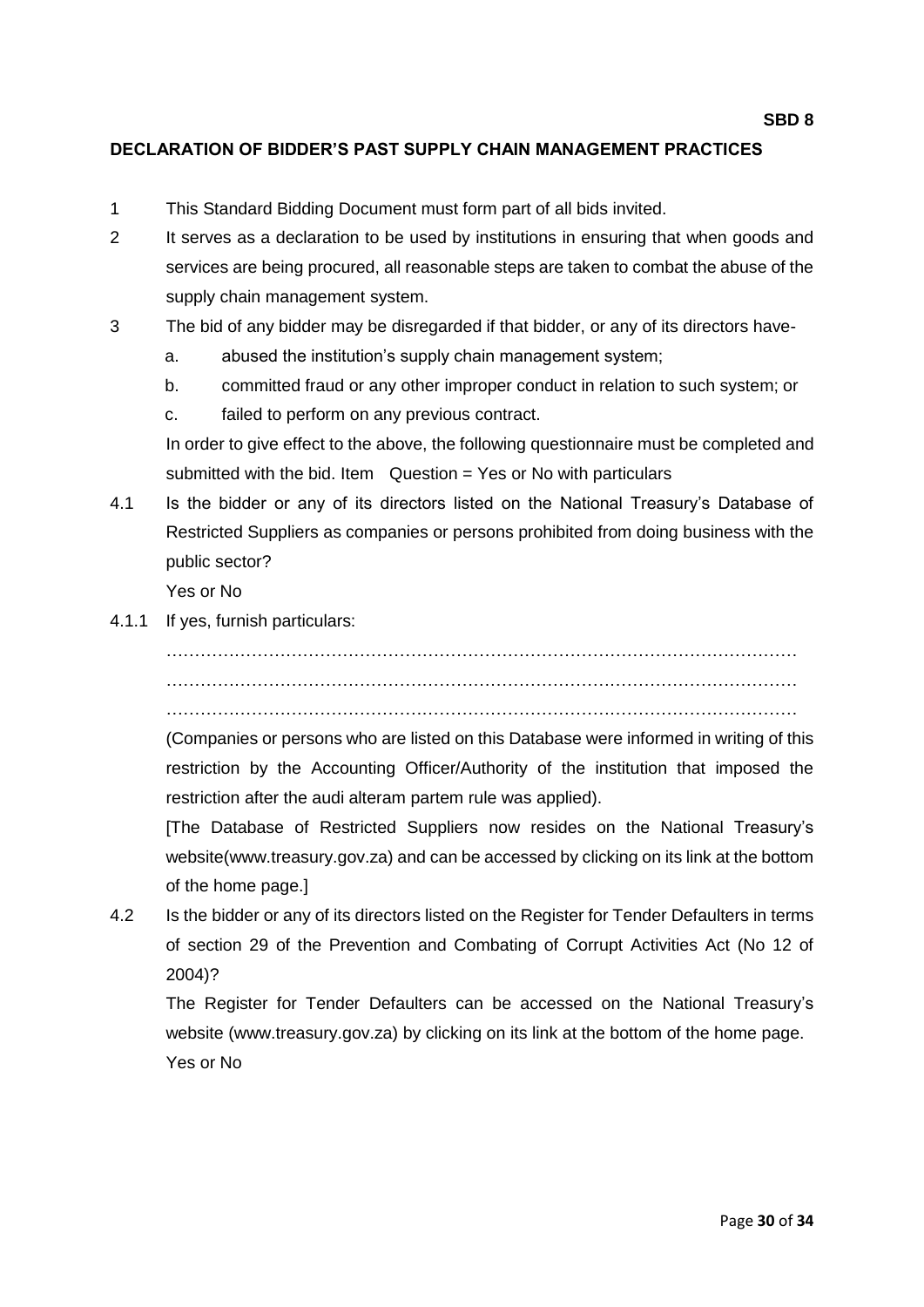| 4.2.1 | If yes, furnish particulars:                                                          |
|-------|---------------------------------------------------------------------------------------|
|       |                                                                                       |
|       |                                                                                       |
| 4.3   | Was the bidder or any of its directors convicted by a court of law (including a court |
|       | outside of the Republic of South Africa) for fraud or corruption during the past five |
|       | years?                                                                                |
|       | Yes or No                                                                             |
| 4.3.1 | If yes, furnish particulars:                                                          |
|       |                                                                                       |
|       |                                                                                       |
| 4.4   | Was any contract between the bidder and any organ of state terminated during the past |
|       | five years on account of failure to perform on or comply with the contract?           |
|       | Yes or No                                                                             |
| 4.4.1 | If yes, furnish particulars:                                                          |
|       |                                                                                       |
|       |                                                                                       |
|       |                                                                                       |
|       |                                                                                       |

## **CERTIFICATION**

I, THE UNDERSIGNED (FULL NAME)………………………………………………… CERTIFY THAT THE INFORMATION FURNISHED ON THIS DECLARATION FORM IS TRUE AND CORRECT.

I ACCEPT THAT, IN ADDITION TO CANCELLATION OF A CONTRACT, ACTION MAY BE TAKEN AGAINST ME SHOULD THIS DECLARATION PROVE TO BE FALSE.

| Signature | Date           |
|-----------|----------------|
|           |                |
| Position  | Name of Bidder |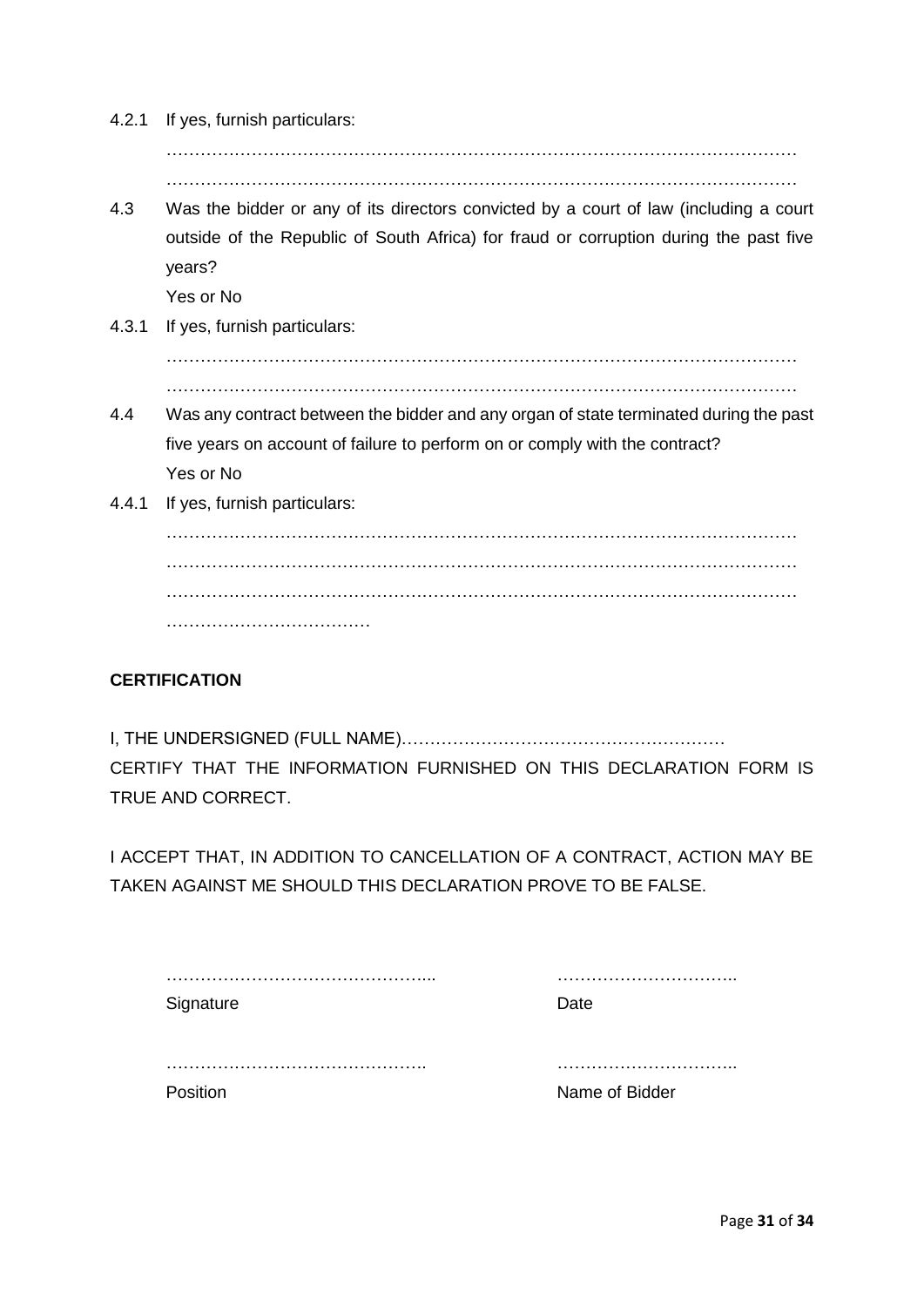## **CERTIFICATE OF INDEPENDENT BID DETERMINATION**

- 1. This Standard Bidding Document (SBD) must form part of all bids<sup>1</sup> invited.
- 2. Section 4 (1) (b) (iii) of the Competition Act No. 89 of 1998, as amended, prohibits an agreement between, or concerted practice by, firms, or a decision by an association of firms, if it is between parties in a horizontal relationship and if it involves collusive bidding (or bid rigging).<sup>2</sup> Collusive bidding is a *per se* prohibition meaning that it cannot be justified under any grounds.
- 3. Treasury Regulation 16A9 prescribes that accounting officers and accounting authorities must take all reasonable steps to prevent abuse of the supply chain management system and authorizes accounting officers and accounting authorities to:
	- a. disregard the bid of any bidder if that bidder, or any of its directors have abused the institution's supply chain management system and or committed fraud or any other improper conduct in relation to such system.
	- b. cancel a contract awarded to a supplier of goods and services if the supplier committed any corrupt or fraudulent act during the bidding process or the execution of that contract.
- 4. This SBD serves as a certificate of declaration that would be used by institutions to ensure that, when bids are considered, reasonable steps are taken to prevent any form of bid-rigging.
- 5. In order to give effect to the above, the attached Certificate of Bid Determination (SBD 9) must be completed and submitted with the bid:

 $\overline{a}$ 

<sup>&</sup>lt;sup>1</sup> Includes price quotations, advertised competitive bids, limited bids and proposals.

<sup>&</sup>lt;sup>2</sup> Bid rigging (or collusive bidding) occurs when businesses, that would otherwise be expected to compete, secretly conspire to raise prices or lower the quality of goods and / or services for purchasers who wish to acquire goods and / or services through a bidding process. Bid rigging is, therefore, an agreement between competitors not to compete.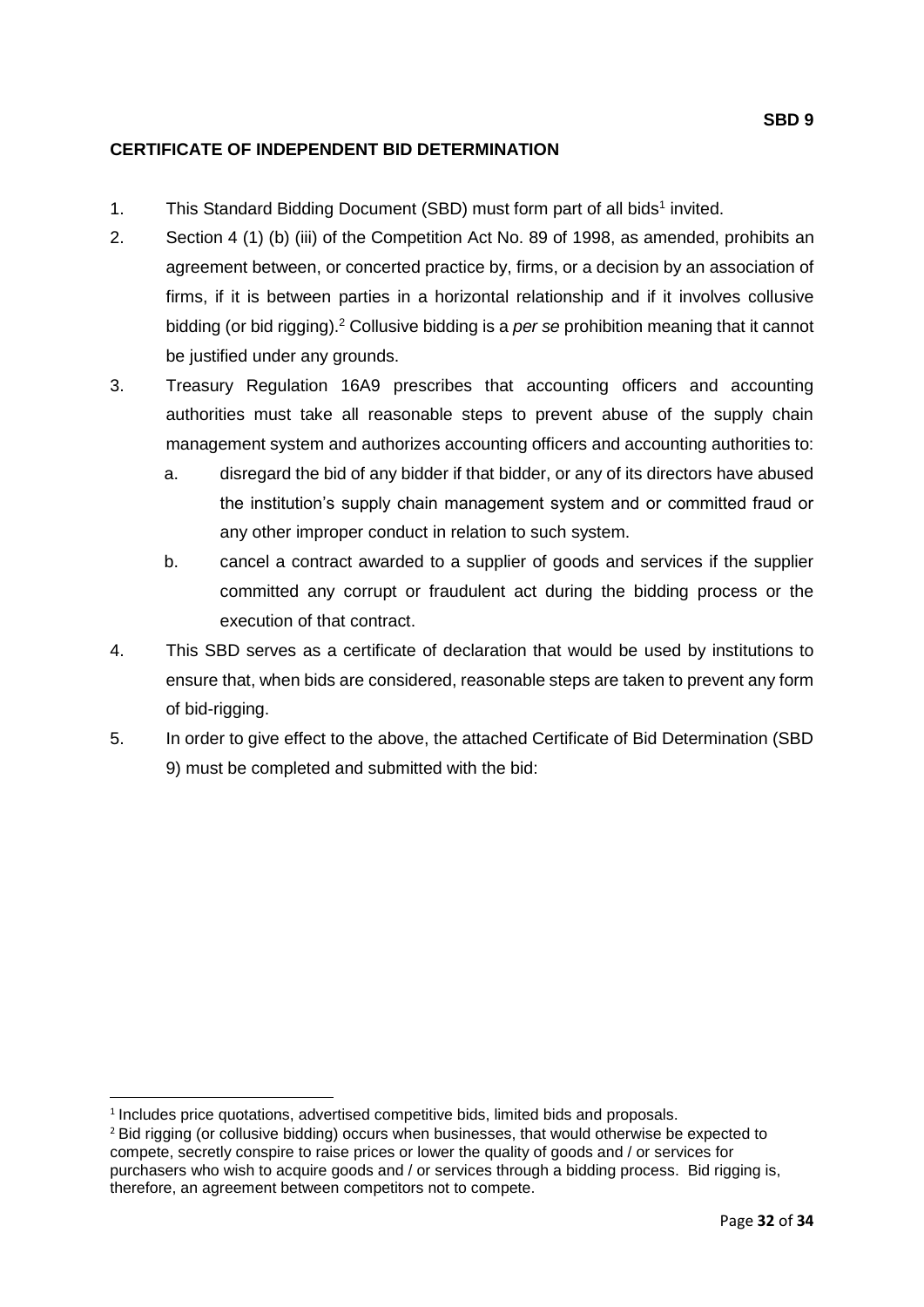### **CERTIFICATE OF INDEPENDENT BID DETERMINATION**

I, the undersigned, in submitting the accompanying bid:

(Bid Number and Description)

in response to the invitation for the bid made by:

(Name of Institution)

do hereby make the following statements that I certify to be true and complete in every respect:

\_\_\_\_\_\_\_\_\_\_\_\_\_\_\_\_\_\_\_\_\_\_\_\_\_\_\_\_\_\_\_\_\_\_\_\_\_\_\_\_\_\_\_\_\_\_\_\_\_\_\_\_\_\_\_\_\_\_\_\_\_\_\_\_\_\_\_\_\_\_\_\_\_

\_\_\_\_\_\_\_\_\_\_\_\_\_\_\_\_\_\_\_\_\_\_\_\_\_\_\_\_\_\_\_\_\_\_\_\_\_\_\_\_\_\_\_\_\_\_\_\_\_\_\_\_\_\_\_\_\_\_\_\_\_\_\_\_\_\_\_\_\_\_\_\_

I certify, on behalf of: \_\_\_\_\_\_\_\_\_\_\_\_\_\_\_\_\_\_\_\_\_\_\_\_\_\_\_\_\_\_\_\_\_\_\_\_\_\_\_\_\_\_\_\_\_\_\_\_\_\_\_\_\_\_\_t

(Name of Bidder)

that:

- 1. I have read and I understand the contents of this Certificate;
- 2. I understand that the accompanying bid will be disqualified if this Certificate is found not to be true and complete in every respect;
- 3. I am authorized by the bidder to sign this Certificate, and to submit the accompanying bid, on behalf of the bidder;
- 4. Each person whose signature appears on the accompanying bid has been authorized by the bidder to determine the terms of, and to sign the bid, on behalf of the bidder;
- 5. For the purposes of this Certificate and the accompanying bid, I understand that the word "competitor" shall include any individual or organization, other than the bidder, whether or not affiliated with the bidder, who:
	- (a) has been requested to submit a bid in response to this bid invitation;
	- (b) could potentially submit a bid in response to this bid invitation, based on their qualifications, abilities or experience; and
	- (c) provides the same goods and services as the bidder and/or is in the same line of business as the bidder
- 6. The bidder has arrived at the accompanying bid independently from, and without consultation, communication, agreement or arrangement with any competitor.